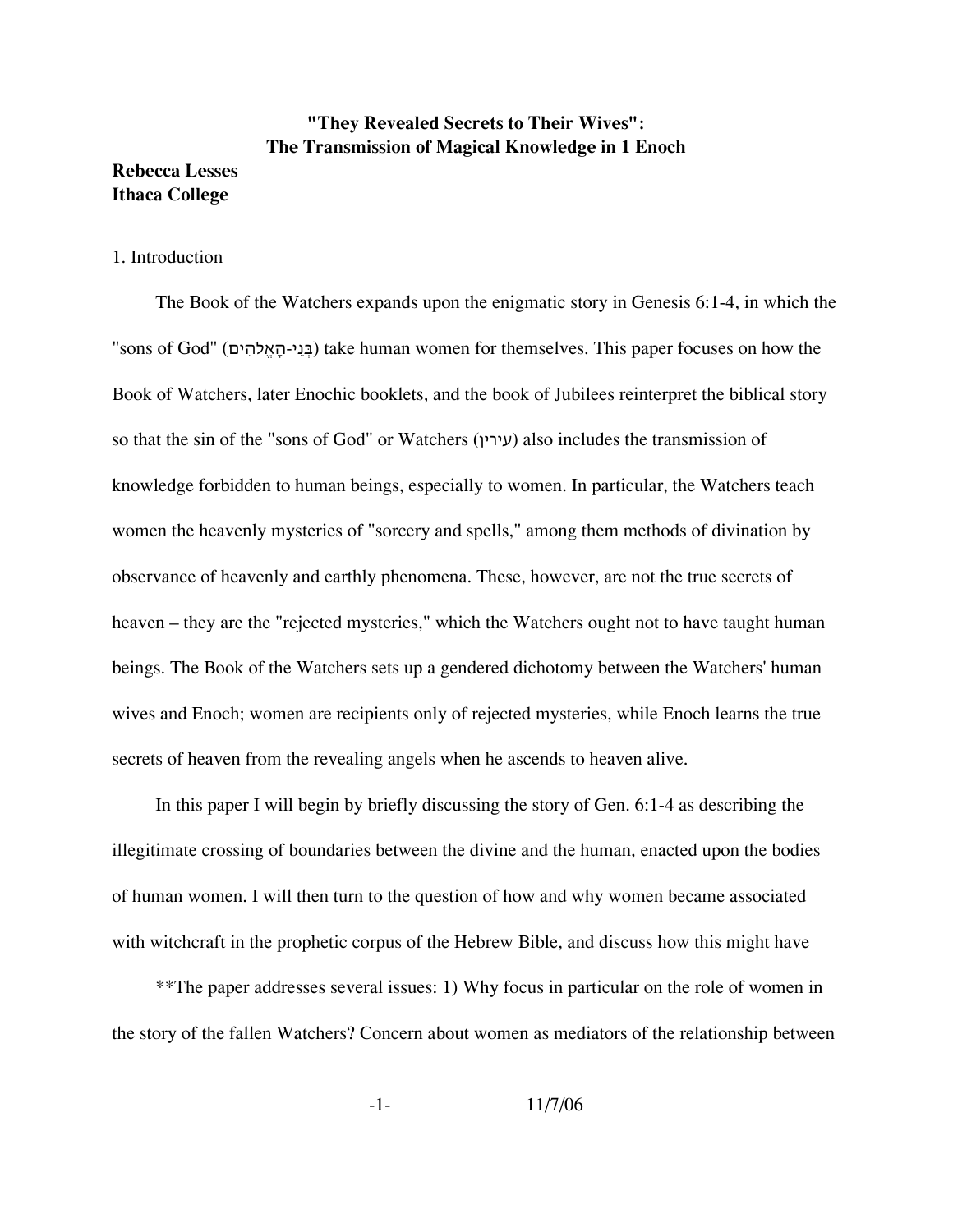the earthly and heavenly worlds is already found in the biblical story of the cohabitation of the "sons of God" with the "daughters of men"; 2) Why would the Book of the Watchers report that women in particular are recipients of magical knowledge from their angelic husbands? Earlier biblical associations of women with forbidden magic and sorcery, especially in the prophetic corpus, where foreign women, especially foreign cities imaged as women, are accused of sorcery, show that there is already an established tradition that connects women with witchcraft; 3) the Book of the Watchers itself, in particular 1 En. 6-11 and 12-16; 4) later texts, including ... ; 5) scribal social context - wisdom ideas of women's association with evil in Proverbs and Ben Sira. [] Need to put in here an introductory paragraph on what I will be proving in the paper.

#### 2. The Daughters of Men

Why focus in particular on the role of women in the story of the fallen Watchers? Concern about women as mediators of the relationship between the earthly and heavenly worlds is already found in the biblical story of the cohabitation of the "sons of God" with the "daughters of men." Gen. 6:1-4 highlights the importance of women as the link between earth and heaven, between

God (or gods) and man (or humanity).

(1) When men began to increase on earth, and daughters (תֹנוָּב (were born to them, (2) the sons of God (-יֵנְּב that those among from) נָשִים) wives took they and; were) בְּנוֹת הָאָדָם) men of daughters the beautiful) הָאֱלֹהִים pleased them. (3) YHWH said, "My breath shall not abide in man forever, since he too is flesh; let the days allowed him be one hundred and twenty years." (4) It was then, and later too, that the Nephilim appeared on earth, when the sons of God cohabited with the daughters of men, who bore them offspring. They were the heroes of old, the men of renown.<sup>1</sup>

In this passage, the "daughters of man" stand at the center point, between "men" and the "sons of

Translation based on NJPS.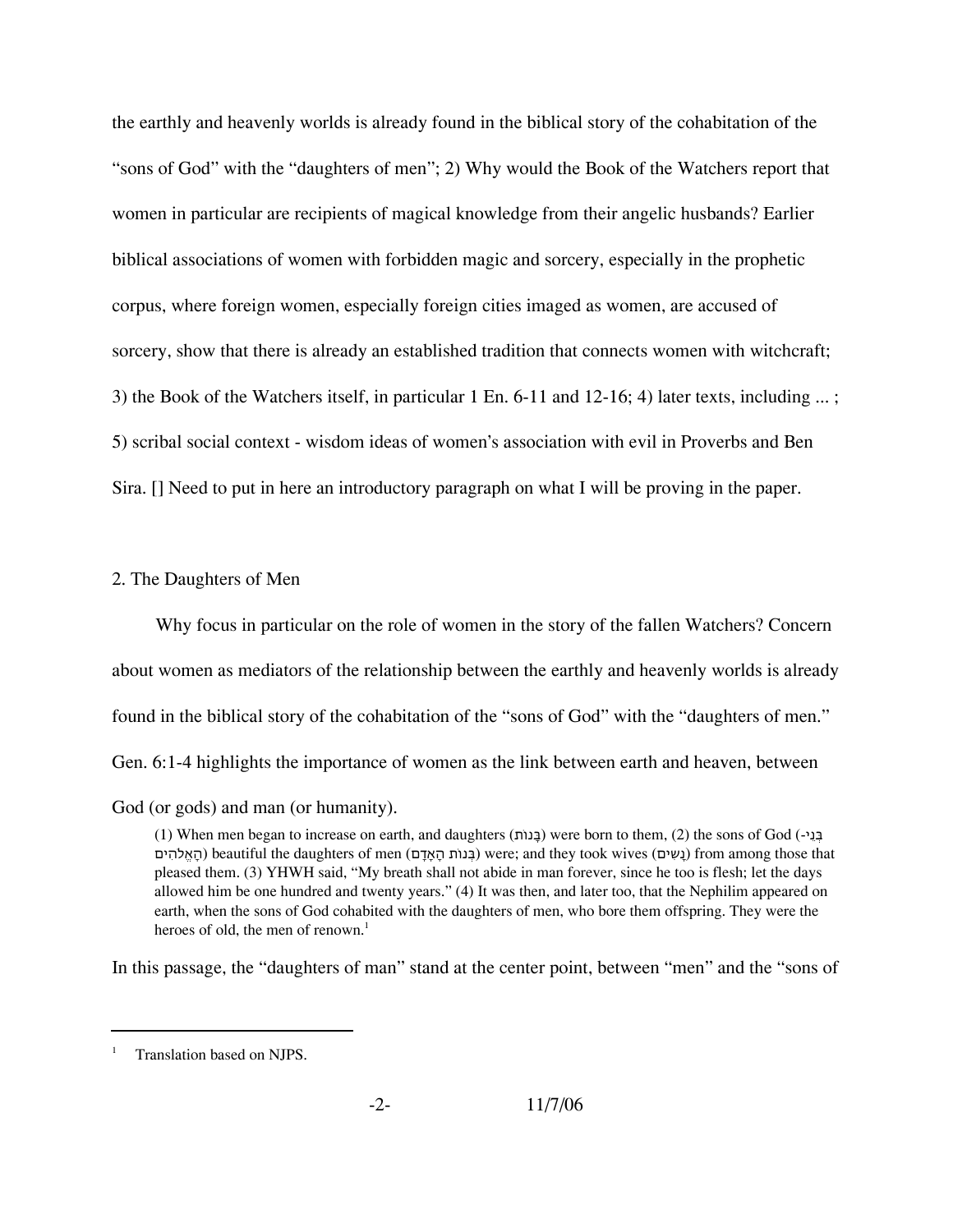God." They are the mediators between human and divine beings, providing a sexual and reproductive link between man and God. At the point where the "sons of God" take them from "men," they become "women" whom the "sons" choose and then "cohabit with." Despite their central position, the women do not act on their own behalf; rather, the sons of God "see," "take," "choose," and "cohabit with" them. The only act that they themselves perform, rather than being the object of others' actions, is giving birth – although in this case they also give birth to or for the sons of God. The text is even unclear on the identity of their children. Unlike other Genesis passages that speak of giving birth, this sentence does not tell us to whom they gave birth. Instead, it turns quickly to the matter of the "mighty men, the men of renown," so that the reader is left guessing that the women gave birth to these "mighty men," who were perhaps so "renowned" because their fathers were divine beings. Women may stand at the central point of this narrative, but they are not important for themselves – rather, their importance lies in how they furnish a link between earth and heaven. This mediating function is one of the reasons that women are important in the Book of the Watchers. In addition to their role as the sexual partners of the Watchers and mothers of the destructive giants, women are significant recipients, and transmitters, of the evil teachings the Watchers pass on to them.

### 3. Women as Witches

Why would the Book of the Watchers particularly single out women as recipients of knowledge about sorcery and divination? The image of women as witches is already built up in certain biblical traditions that the composers of the Book of the Watchers would have known.

-3- 11/7/06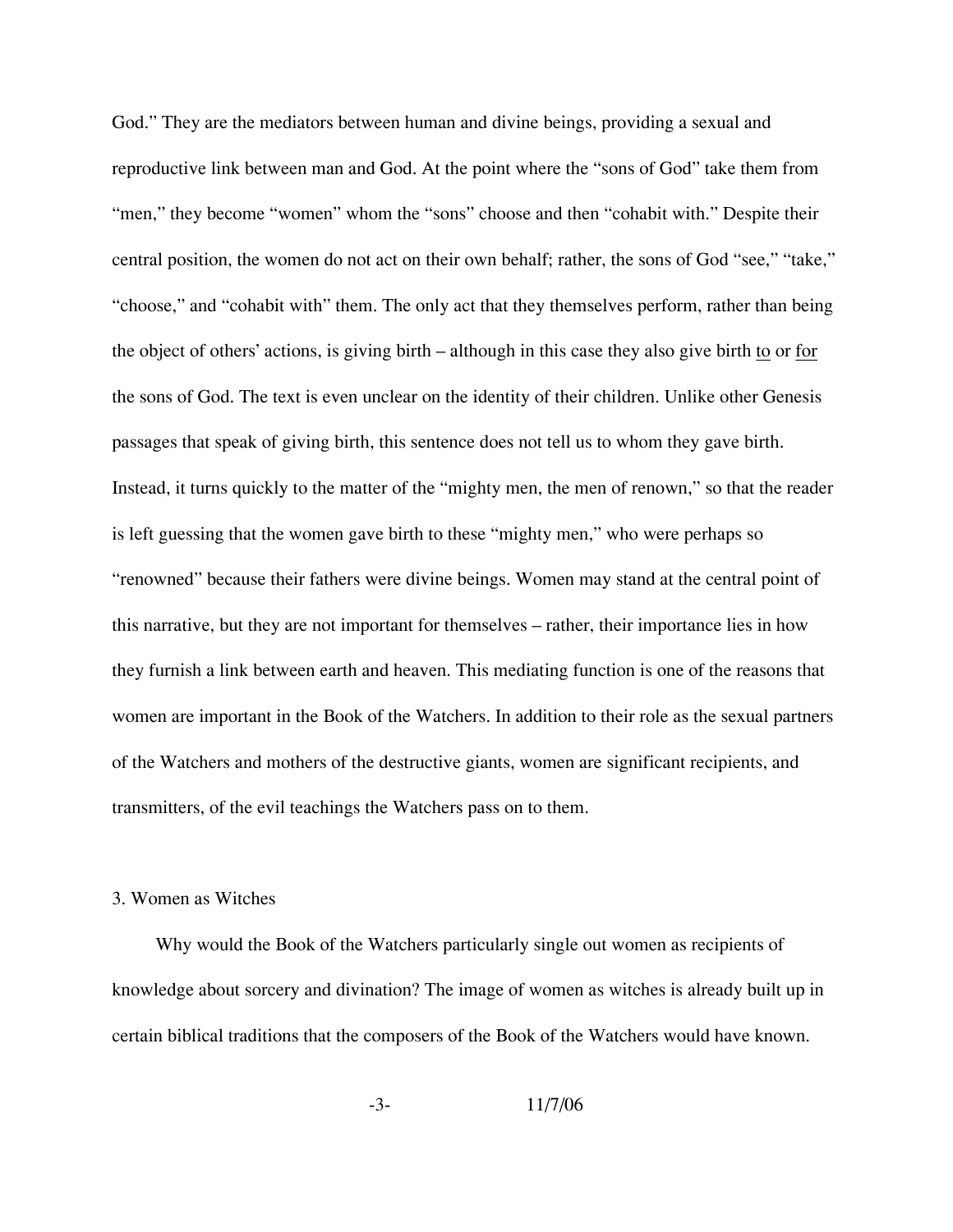The most detailed image of women as witches occurs in several places in the prophetic corpus, while the picture is more mixed in legal and narrative material. Exodus 22:17, part of the Covenant Code, explicitly uses the feminine form in commanding, "You shall not permit a witch (מְכַשִּׁפָּה) to live." Deut. 18: 9-18 provides a more comprehensive list of forbidden ritual practitioners and practices, all of them male, including, "one who passes his son or his daughter through the fire, or an auger (הְסֵם קְסָמִים), a soothsayer (מִעוֹנֵן), a diviner (וּמְנַחֵשׁ), a sorcerer וּמְכַשֵּׁף), (11) one who casts spells (וְחֹבֵר חָבֵר), one who consults ghosts or familiar spirits (וּמְכַשֵּׁף) אוֹב וְיִדְעֹנִי), or one who inquires of the dead (חֹרֵשׁ אֶל-הַמֵּתִים)." $^2$  This passage is concerned with the ritual practitioners that the people of Israel should not consult, in contrast to the practices of the previous nations residing in Canaan; rather, they should depend upon God to give them a prophet like Moses, and he will tell them God's will.<sup>3</sup> Some of the terms that appear in this passage occur in the feminine in several other places, including the abovementioned Ex. 22:17 and Lev. 20:27, which decrees death for both men and women who "have in them" a ghost or a familiar spirit: הָאִבּוֹת וְאֶת הַיִּדְּעֹמנִים, 4 After expelling הָאֹבוֹת וְאֶת הַיִּדְּעֹמנִים, who act as mediums for ghosts and familiar spirits) from the land, King Saul resorts to a תֶשֵׁא אוֹב-תַלֲעַּב) a woman who is a ghost-medium), who brings up Samuel from the dead (1 Samuel

<sup>&</sup>lt;sup>2</sup> Translation based on NJPS.

<sup>3</sup> James C. VanderKam, *Enoch and the Growth of an Apocalyptic Tradition* (Washington, D.C.: Catholic Biblical Association of America, 1984), 71-73.

<sup>4</sup> See also Lev 19:31: "Do not turn to ghosts (תֹבֹאָה (and do not inquire of familiar spirits (יםִנֹעְּדִּיַה(, to be defiled by them (םֶהָב םָאְמָטְל ;(I am the Lord your God"; and Lev 20:6: "And if any person turns to ghosts and familiar spirits and goes astray after them (לְזָנוֹת אֲחֲרֵיהִם), I will set my face against that person and cut him off from among his people." Male-only passages: Ex 7:11; Deut 18:9-18; Dan 2:2; 2 Kings 21:6; 2 Chron. 33:6; Isa 8:19-20, 44:24-25; Jer 27:9, 50:35-36; Ezek 21:26-28; Mic 5:11; Mal 3:5. Male and female passages: Lev 20:27.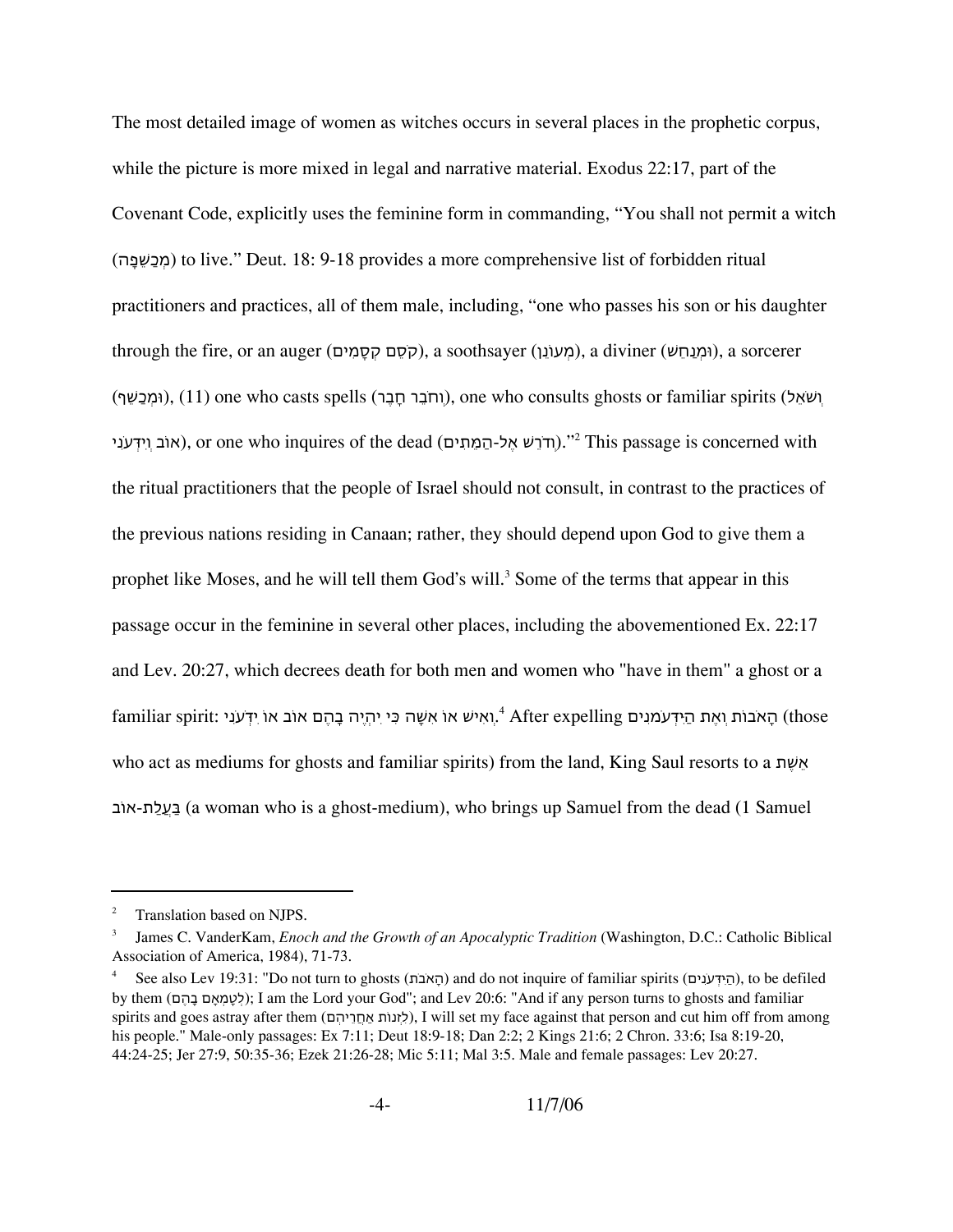28:3-28).

Several prophetic passages make a connection between evil women (or cities represented as evil women) and witchcraft or sorcery. The prophetic passages also often connect sorcery and sexual sins, and denounce foreign women (Jezebel) or cities (Nineveh, Babylon) as witches. Jezebel is accused of performing "countless harlotries and sorceries (עד זנוּנִי איזָבֶל אַמַּךְ וּכִשְׁפֵּיהַ (2 Kings 9:22). Ezekiel attacks the Israelite women "who prophesy out of their own imagination" המתנבּוֹת מלבּהן) (Ezek. 13:17), using techniques of divination they learned in exile in Babylon.<sup>5</sup> Nahum 3:4 denounces Nineveh as a prostitute and sorceress: "Because of the countless בַּעֲלַת), gracefully alluring (טוֹבַת חֵן), mistress of sorcery (נעלַת), mistress of sorcery יםִפָשְּׁכ(, who enslaves nations through her debaucheries (ָנוּניהְזִּב(, and peoples through her sorceries (בְּכָשָּׁפֵּיה)." Verse 5 goes on to describe her punishment in language very reminiscent of the humiliation of Jerusalem in Ezekiel 16 and 23: "I am against you, says the Lord of hosts, and I will lift up your skirts over your face; and I will display your nakedness to the nations and your shame to kingdoms (וְגִלֵּיתִי שׁוּלֵיךְ עַל-פָּנֵיךְ וְהַרְאֵיתִי גוֹיִם מַעְרֵךְ וּמַמְלָכוֹת קָלוֹנֵך). '' In these two cases, the harlot (Jerusalem or Nineveh) is punished through public nakedness and shaming. Isaiah 47:9, 11-13 denounces Babylon as a sorceress, an enchanter, and one who resorts to those who predict the future by examining the skies. None of these skills can save her.

Both of these shall come upon you in a moment, in one day: the loss of children and widowhood

This same passage also denounces the male prophets who have "envisioned falsehood and lying divination" (Ezek 13:6). Moshe Greenberg (*Ezekiel 1-20* [AB 22; Garden City, NY: Doubleday, 1983], 240) has argued that the description of the women's divinatory methods can be explicated by reference to Babylonian techniques. Nancy R. Bowen ("The Daughters of Your People: Female Prophets in Ezekiel 13:17-23," *JBL* 118 [1999] 417-433) argues that (pp. 421-22) Ezekiel's elaborate condemnation of these women "looks very much like a Mesopotamian magical ceremony. On the basis of both a structural and functional comparison with *Maqlû*, Ezekiel's oracle is as much an act of magic or divination as what the female prophets are engaged in."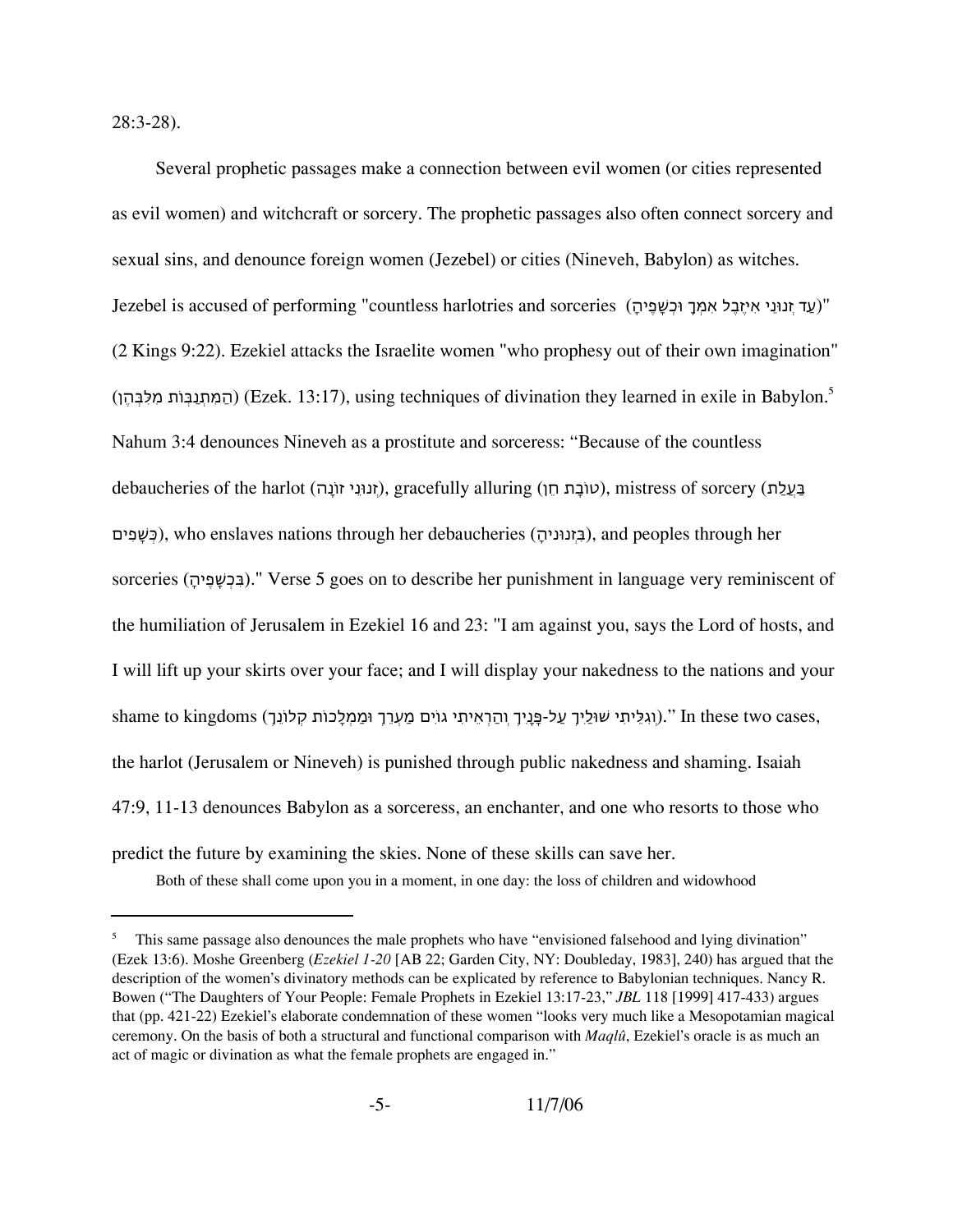shall come upon you in full measure, in spite of your many sorceries, and the great power of your enchantments (י... .Eut evil shall come upon you, which you cannot charm away (ּהָרְחַשׁ יִעְדֵת אֹל ;(disaster shall fall upon you, which you will not be able to ward off (אֹל ּהָרְּפַּכ יִלְתוּכ ;(and ruin shall come on you suddenly, of which you know nothing. Stand up, with your spells (בְחַבְּרֵיךְ) and your many enchantments (בְּרֹב כִּשְׁפַיִךְ), with which you have labored from your youth; perhaps you may be able to succeed, perhaps you may inspire terror. You are helpless despite all your art; let those who study the heavens (הְבְרִי שָׁמֵים) stand up and save you, those who gaze at the stars (החזים בַּכּוֹכֵבִים), and at each new moon predict (מוֹדִיעִים) what shall befall you.<sup>6</sup>

Babylon, like Nineveh and Jerusalem, is stripped naked as a mark of humiliation. Although the

sins of Babylon do not include (in this passage) sexual sins, she still receives the same

punishment:

Get down, sit in the dust, Fair Maiden Babylon; Sit, dethroned, on the ground, O Fair Chaldea; nevermore shall they call you the tender and dainty one. Grasp the handmill and grind meal. Remove your veil, strip off your train, bare your leg, wade through the rivers. Your nakedness shall be uncovered, and your shame shall be exposed (תגל ערותך גם תראה חרפתך)."<sup>7</sup>

The denunciations of Jezebel, Nineveh, and Babylon as sorceresses and harlots create a

composite image that is more detailed than that found in legal and narrative biblical passages.

They link sexual seductiveness with sorcery and the evil nature of foreign women (=nations)

who oppress Israel and lure them to evil ways, building upon the already established prophetic

sexual image of Israel's unfaithfulness to God through liaisons with foreign nations<sup>8</sup> and the

figure of the "strange woman" in Proverbs.<sup>9</sup> While 1 Samuel 28 portrays the medium of Endor in

a sympathetic manner, as a woman who assists Saul when all others have failed him, these

<sup>&</sup>lt;sup>6</sup> In Isa 44:24-25, the prophet also denounces the diviners and wise men (NJPS translation): "It is I, the Lord, who made everything, who alone stretch out the heavens and unaided spread out the earth; who annul the omens of diviners (מִפַּר אֹתוֹת בַּדִּים), and make fools of the augurers (הַמֹּשִׁיב חֲכָמִים אֶחוֹר); who turn sages back (מַפַּר א and make nonsense of their knowledge (לֵּכַסְי םָּתְעַדְו(. "According to VanderKam (*Enoch and Apocalyptic*, 72), in Isa. 44:25 the word בדים, should be emended to ברים, to refer to a certain kind of Babylonian diviner. John McKenzie (*Second Isaiah* [AB; Garden City, New York: Doubleday, 1968], 73) comments: "The *baru* priest is known from Akkadian literature, and the text is restored from this word. The sage was the professional wise man, a counselor and a spokesman of traditional wisdom."

Isa 47:1-3; translation according to NJPS.

Hos 2:4-15, 9:1.

Prov 5; 6:24-35; 7; 10:13-18.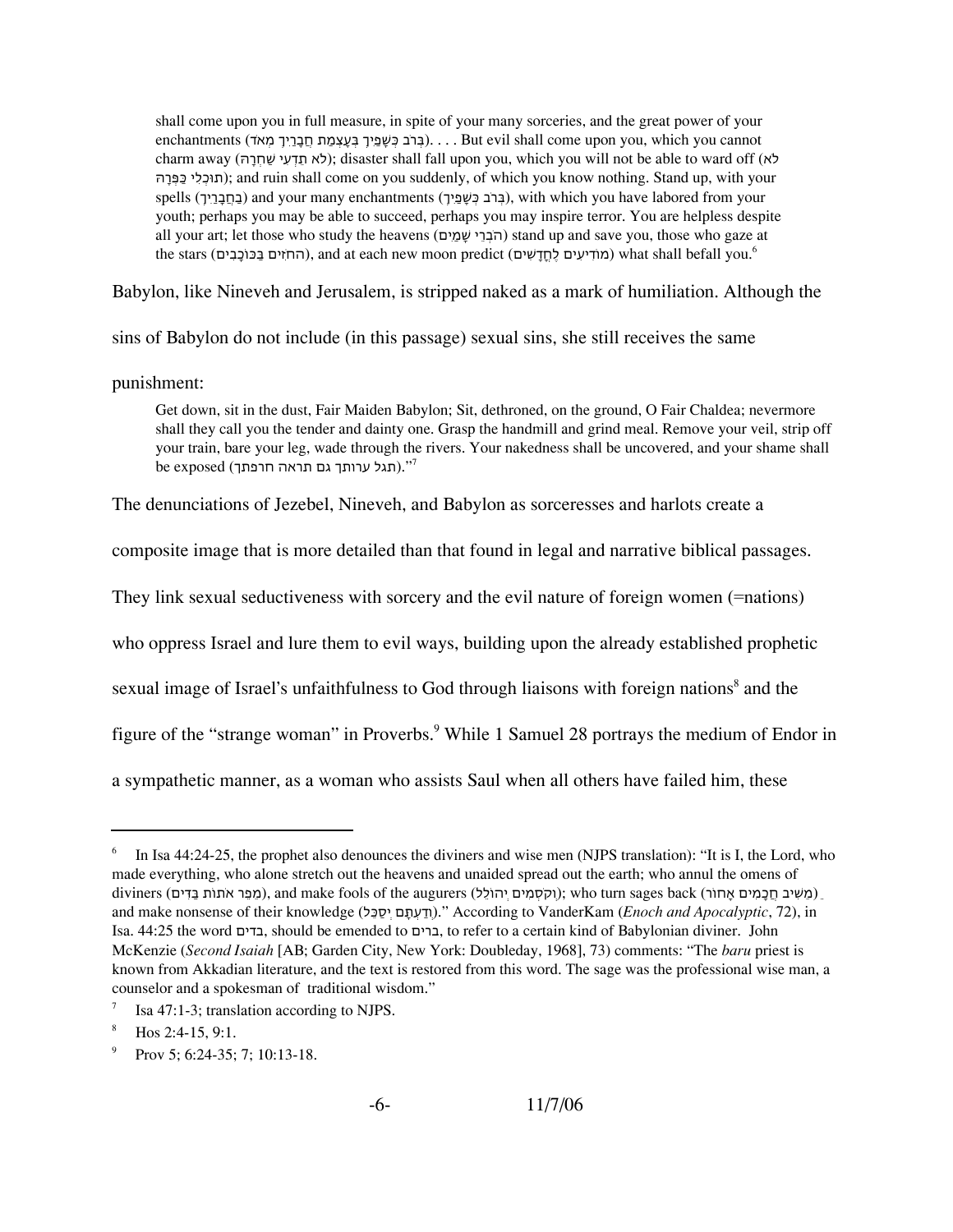prophetic passages link female figures to the evil of witchcraft and divination. The prophetic image of the seductive foreign witch may provide some of the background for the connection between women and sorcery in 1 Enoch and in rabbinic texts.

#### 4. Book of the Watchers

The short tale of Genesis 6 has been subjected to great elaboration in 1 Enoch. The Book of Watchers is the first part of 1 Enoch, comprising chapters 1-36, dated by most scholars to third century B.C.E. Palestine.<sup>10</sup> Chapters 1-5 are an introduction to the book, while chapters 6-16 deal with the story of the fallen angels. The figure of Enoch does not appear in the Book of the Watchers until chapter 12. He is not part of the introduction (chs. 1-5) or part of the original story of the sinning Watchers (chs. 6-11).

Chapters 6-16 tell the story of the angels who saw that the "daughters of men" were fair and descended from heaven to take them as wives and beget children from them. According to 1 Enoch, the "sons of God" of Gen 6:2 were angels, the "Watchers" (עירין) of heaven.<sup>11</sup> They lusted after the "beautiful and comely" daughters of men. Their leader, Shemihazah, persuaded them to swear an oath together to descend to earth and take human women as wives and beget children. Chapters 6-11 are composed of several separate traditions of the angels' descent that a later author has combined, but it is still possible to discern what some of these separate traditions

<sup>10</sup> George W. E. Nickelsburg, *1 Enoch 1*: A Commentary on the Book of 1 Enoch, Chapters 1-36; 81-108 (Minneapolis: Fortress, 2001) 7; Annette Yoshiko Reed, *Fallen Angels and the History of Judaism and Christianity* (Cambridge: Cambridge University Press, 2005) 17.

 $11$  1 Enoch 6-11.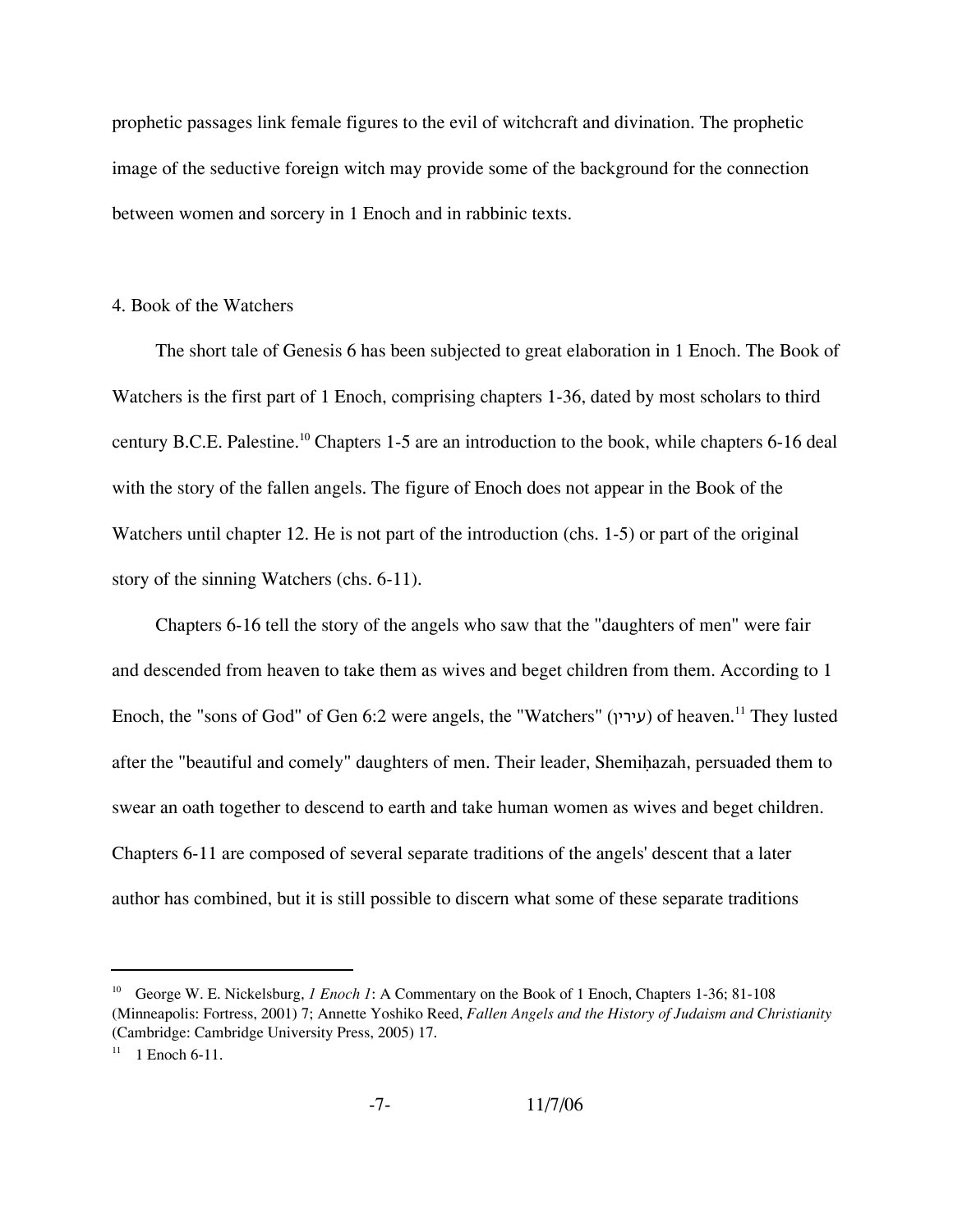were.<sup>12</sup> Chapters 12-16 seem to assume the existence of 6-11 in its present form, building upon the earlier section but introducing the figure of Enoch (not present in chapters 6-11) and presenting details about the angels that are in some cases quite different from chapters 6-11.<sup>13</sup> Annette Yoshiko Reed has convincingly argued that chapters 12-16 were written as a transition from chapters 6-11 to chapters 17-36 of the Book of the Watchers, and that they resolve some of the contradictory traditions found in chapters  $6-11$ .<sup>14</sup>

Enoch is introduced rather abruptly at the beginning of chapter 12: "And before these things Enoch was taken up, and none of the children of men knew where he had been taken up, or where he was or what had happened to him. But his dealings were with the Watchers, with the holy ones, in his days."<sup>15</sup> When Enoch was "taken up" (Gen. 5:24), he did not die, but instead dwelled with the angels in heaven, the "Watchers" and "holy ones." His task was to rebuke the fallen Watchers for their sins; he also served as their intermediary before God, and thus he is called "the scribe of righeousness."

### A. 1 Enoch 6-11

One tradition in chapters  $6-11$ , in which Shemihazah is the leader of the sinning angels,

<sup>&</sup>lt;sup>12</sup> Devorah Dimant, *"The Fallen Angels" in the Dead Sea Scrolls and in the Apocryphal and Pseudepigraphic Books Related to them* (Ph.D. diss., Hebrew University of Jerusalem, 1974 [Hebrew with English summary] 54).

<sup>13</sup> Ibid., 22; VanderKam, *Enoch and Apocalyptic*, 129-30.

<sup>&</sup>lt;sup>14</sup> Annette Yoshiko Reed, "Heavenly Ascent, Angelic Descent, and the Transmission of Knowledge in 1 Enoch 6-16," in Ra'anan S. Boustan and Annette Yoshiko Reed, eds., *Heavenly Realms and Earthly Realities in Late Antique Religions* (Cambridge: Cambridge University Press, 2004) 53-56, 58-65.

<sup>15</sup> Matthew Black, *The Book of Enoch, or 1 Enoch* (SVTP; Leiden: Brill, 1985), 31 (1 Enoch 12:1-2). In his translation, Black takes into account the Greek and Aramaic fragments, as well as the Ethiopic manuscripts.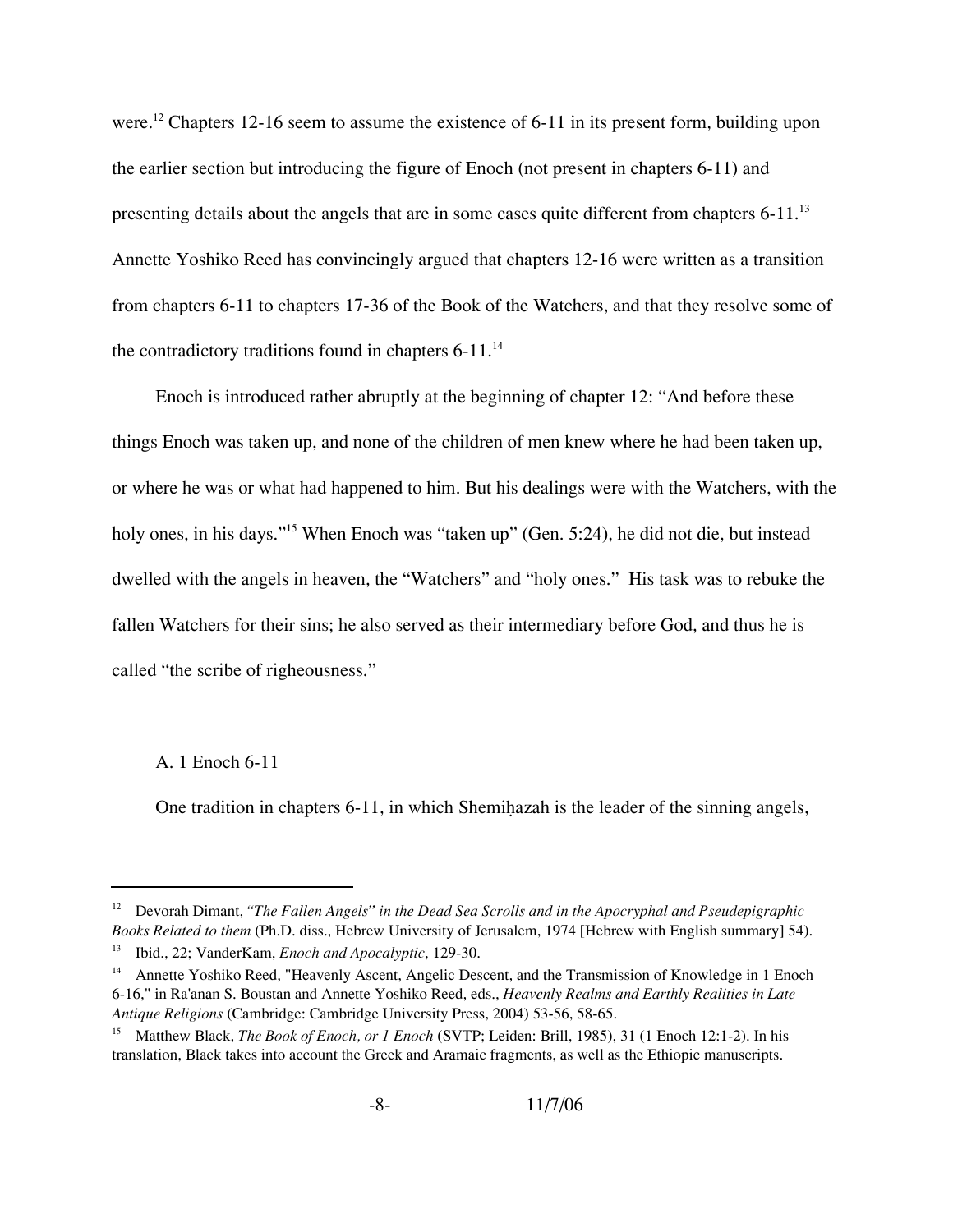concentrates on the sin of the Watchers – their descent from heaven, their defilement by intercourse with women, and the sins of their children, the giants, who destroy the earth. In this tradition, "there is no hint of the view that the women themselves are impure because of their human nature,"<sup>16</sup> and human beings do not share any guilt with the angels or the giants. The flood comes upon them because of the sins of others.

A second tradition describes how the Watchers led human beings to sin by teaching them the secrets of heaven. This tradition occurs in two forms; in the first one, the angels, led by Shemihazah, teach women magical arts and heavenly secrets. In the second one, another rebel angel, Asael, teaches metallurgy, weapons, and cosmetics to human beings. According to the Shemihazah version: "These (leaders) and all the rest took for themselves wives from all whom they chose; and they began to cohabit with them and to defile themselves with them, and they taught them sorcery (Π<sup>ι</sup>ψα), φαρμακείας and spells ( $\epsilon$ παοιδàs) and showed them the cutting of roots and herbs."<sup>17</sup>

The text goes on to give more details about which angels taught what skills:

Shemihazah taught spell-binding (חברו) and the cutting of roots; Hermoni taught the releasing of spells, magic, sorcery, and sophistry (חרש למשרא כשפו וחרטמו ותושין). Baraqel taught the auguries of the lightning; Kokabiel taught the auguries of the stars (כוכבין נחשי ;(Zikiel taught the auguries of fire-balls; Arteqif taught the auguries of earth (נחשי ארע); Simsel taught the auguries of the sun (נחשי שמש); Sahrel taught the auguries of the moon. And they all began to reveal secrets to their wives (וכולהון שריו לגליה רזין לנשיהון). $^{18}$ 

<sup>16</sup> Dimant, *Fallen Angels*, 44.

<sup>17</sup> 1 En. 7:1 (Ethiopic). Translation is by Black, *The Book of Enoch*, 28. Matthew Black edited the Greek manuscripts of 1 Enoch in *Apocalypsis Henochi Graece* (PVTG; Leiden: Brill, 1970). He describes the manuscripts as follows (7-9). The Gizeh fragment, also called Codex Panopolitanus, is a sixth-century papyrus from Akhmin in Egypt. It covers 1 En. 1-32:6. The second Greek manuscript, the Chester Beatty papyrus, is from the fourth century, and covers 1 En. 97:6-104 and 106-107. Substantial parts of 1 Enoch are also preserved in the works of Georgius Syncellus. The Aramaic texts were found at Qumran and subsequently published by J. T. Milik, in collaboration with Matthew Black, *The Books of Enoch: Aramaic Fragments of Qumran Cave 4* (Oxford: Clarendon, 1976). <sup>18</sup> 1 En. 8:3, Black, *The Book of Enoch*, 29. The Aramaic is from the Qumran fragments, p. 150.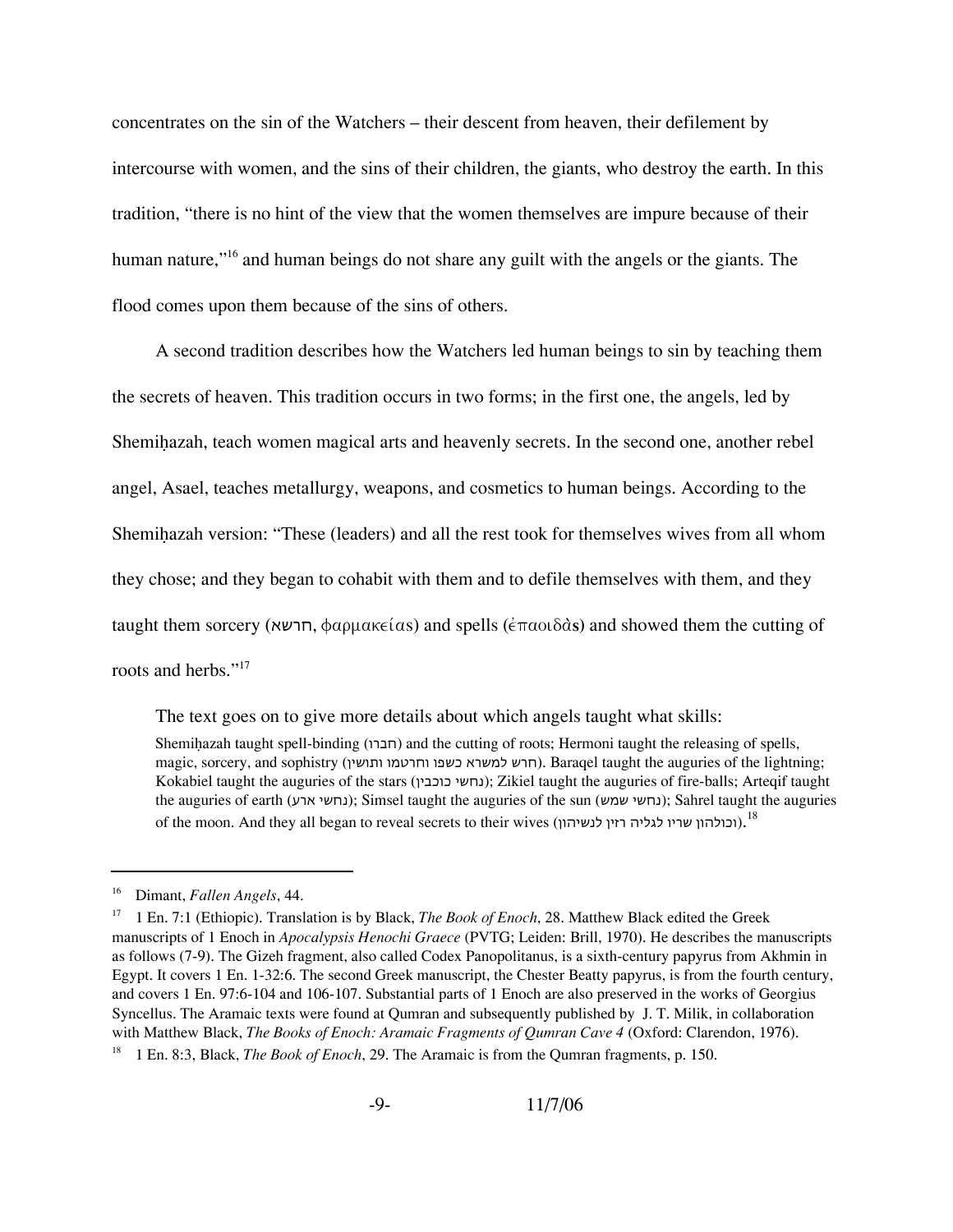If we look back to the sins that Isaiah ascribed to Babylon, figured as a woman, several of them also occur here: casting spells (בְּחֲבָרֵיךְ), sorcery (בְּרֹב כִּשָּׁפֵיךָ), studying the skies (הֹבְרֵי שַׁמַיִם), gazing at the stars (החֹזִים בַּכּוֹכַבִּים), and predicting by the moon (מוֹדִיעִים לֶחֲדַשִׁים).<sup>19</sup> According to Leviticus, Deuteronomy, Nahum, Isaiah, and Ezekiel, the mantic and magical arts that they denounce belong to the practices of foreign nations – the nations of Canaan, Babylonia, and Assyria, the latter two identified as female personifications of the cities of Babylon and Nineveh. Given the Babylonian antecedents of the figure Enoch, and the connections that VanderKam has demonstrated between Jewish apocalyptic and Babylonian divination, it is interesting to see that just those arts that the Babylonian wise men, astrologers, and diviners engaged in are those that the angels teach their human wives. $20$ 

In the second version of the teaching tradition, Asael teaches the arts of civilization that lead people into sin. According to one of the Greek manuscripts of the Book of the Watchers, this form of instruction leads to women's seduction of the angels.

Asael taught men to make swords of iron and breast-plates of bronze and every weapon for war; and he showed them the metals of the earth, how to work gold, to fashion [adornments] and about silver, to make bracelets for women; and he instructed them about antinomy, and eye-shadow, and all manner of precious stones and about dyes and varieties of adornments; and the children of men fashioned for themselves and for their daughters and transgressed. And there arose much impiety on the earth and they committed fornication and went astray and corrupted their ways.<sup>21</sup>

<sup>21</sup> 1 Enoch, 8:1-2; Black, *The Book of Enoch*, 28-29.

 $19$  Isaiah 47:9, 11-13.

<sup>20</sup> VanderKam, *Enoch and Apocalyptic*, 8, 52-75. He comments on 1 Enoch 8:3: "The context shows that the author considers this particular revelation of such knowledge to be sin; these arts lead to untold wickedness and misery. This approach to the secrets stands in a certain tension, it appears, with the AB [Astronomical Book] in which astronomical information was revealed to Enoch with no effort to suppress it (cf. also 2:1-5:3), but it also acts as a foil for Enoch's reception and transmission of revealed knowledge in the remainder of the AB." See also Michael E. Stone, "Enoch, Aramaic Levi, and Sectarian Origins," *JSJ* 19 (1988) 159-70, on the Babylonian antecedents of much of the learning in 1 Enoch.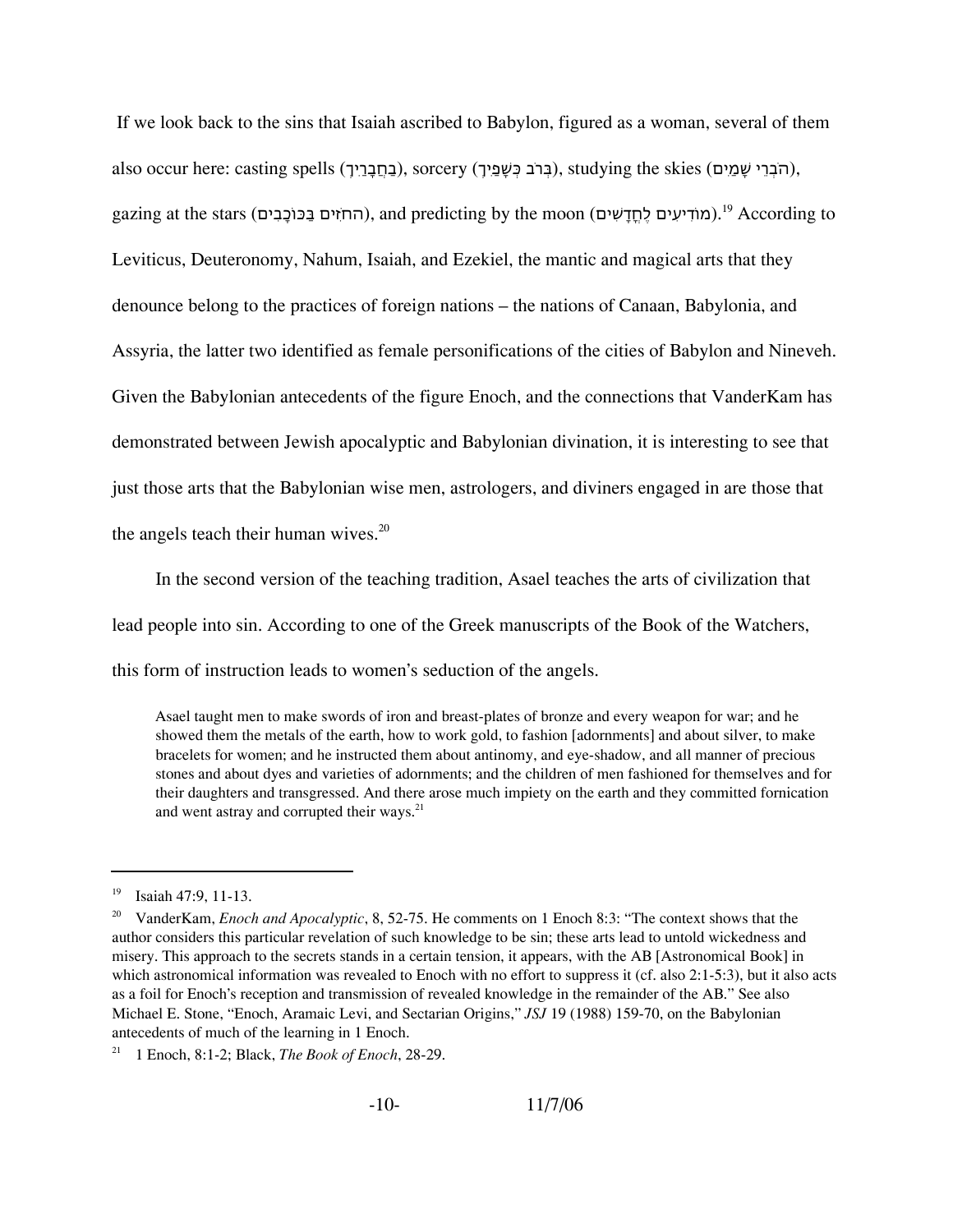The translation of Syncellus implies that the women who learned the arts of beautification from Asael then turned around and seduced the other angels: "And the sons of men made for themselves and for their daughters, and they transgressed and they led astray the holy ones."<sup>22</sup> In this case, when the women learned to adorn themselves with jewelry, precious stones, colored clothing, and makeup, they tempted the angels to sin with them. They are not innocent, as in the Shemihazah version, but share guilt with the angels for the downfall of humanity. The prophetic image of the foreign seductive woman who engages in witchcraft may have been a factor in the creation of this version. The idea that women were not innocent victims, but instead purposely lured the angels by their beauty is found in several sources dependent upon 1 Enoch and in rabbinic sources that incorporate earlier traditions.<sup>23</sup>

When chapters 9 and 10 of 1 Enoch describe the punishment of the angels, the theme of secrets unjustly revealed, including the secrets of sorcery, is prominent among the reasons for their punishment. The four archangels, guardians of humanity, condemn Asael as a teacher of "the eternal mysteries prepared in heaven [who] made them known to men," presumably the arts of war and beauty that he taught to men and women, and Shemihazah as a teacher of "spellbinding," which probably includes the sorcery and divination mentioned earlier.<sup>24</sup> To counter the

<sup>&</sup>lt;sup>22</sup> Syncellus of 1 Enoch 8:1: και έποίησαν έαυτοις οι υιοι των ανθρώπων και ταις θυγατράσιν αυτων, και παρέβησαν καὶ ἐπλάνησαν τοὺς ἀγίους. George W. E. Nickelsburg ("Apocalyptic and Myth in 1 Enoch 6-11," *JBL* 96 [1977] 398), accepts Syncellus' longer reading. See also Dimant, *Fallen Angels*, 56-57.

 $23$  T. Reuben 5 claims that the women charmed the Watchers, who appeared to them as they were engaged in sexual intercourse with their husbands, and as a result gave birth to the giants. Targum Pseudo-Jonathan on Genesis 6 says that the women painted their eyes and walked about naked to entice the angels to take them as wives. Pirkei de-Rabbi Eliezer 22 says that it was the daughters of Cain, the offspring of the union between Eve and Samael, who enticed the angels.

<sup>&</sup>lt;sup>24</sup> P. Gizeh, 1 Enoch 9:6-8: "(6)And all that you see Asael has done, who taught all injustice on the earth and showed the mysteries of eternity that are in heaven. . . . (7) And Semiazas, to whom was given authority to rule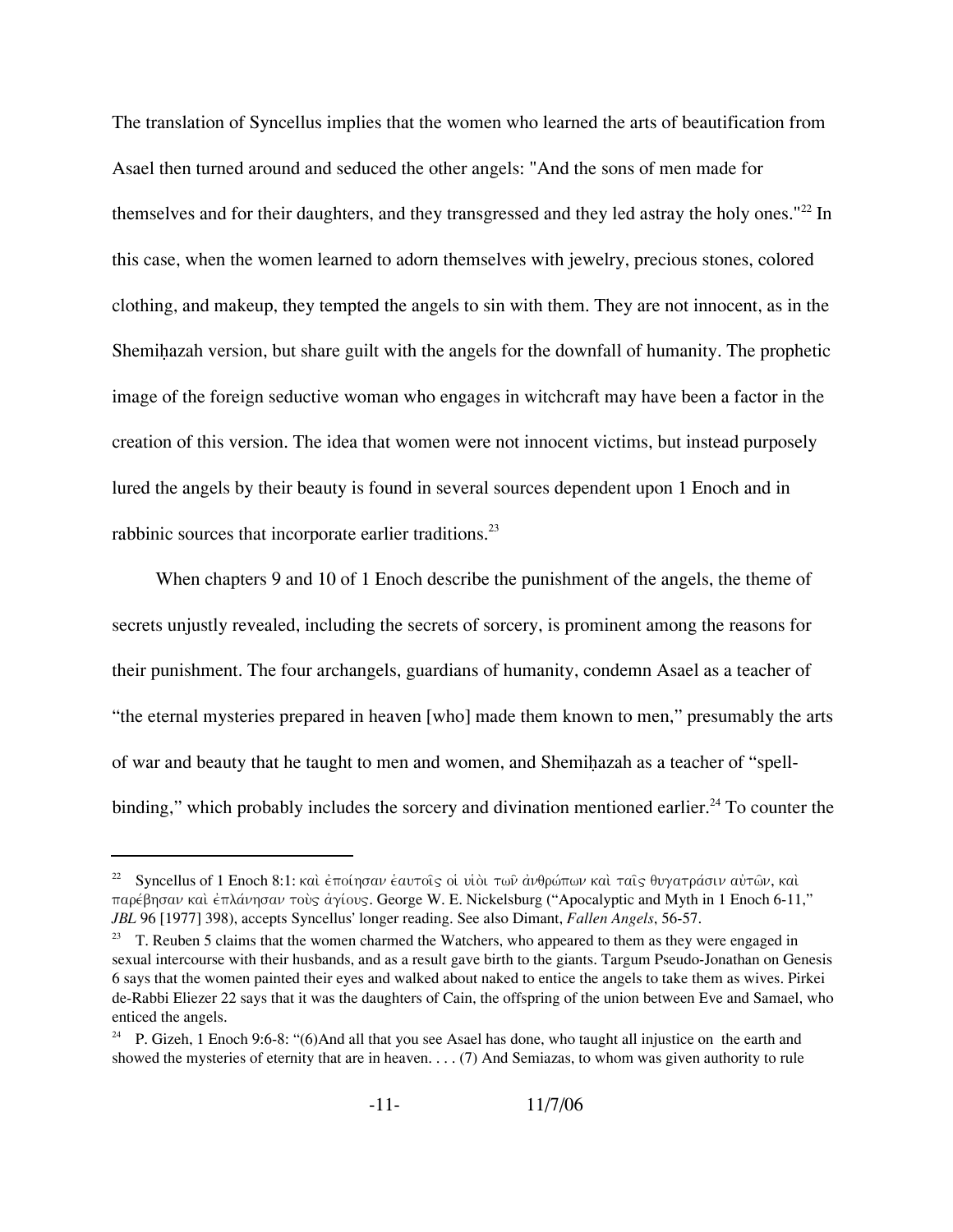destruction that the revelation of these secrets caused, the angel Raphael (=God heals) is told to:

Heal the earth which the watchers have ruined, and announced the healing of the earth, that I shall heal its wounds and that the children of men shall not altogether perish on account of the mysteries which the watchers have disclosed and taught the children of men. The whole earth has been devastated by the works of the teaching of Asael; record against him all sins.<sup>25</sup>

According to Jubilees, Noah himself was given the remedies for the "illnesses" and "seductions"

brought by the evil spirits who came out of the bodies of the giants.<sup>26</sup> These remedies consisted

of "herbs of the earth," presumably beneficial in contrast to the maleficent "roots of plants" and

"herbs" about which the Watchers told their wives.

B. 1 Enoch 12-16

Chapters 12-16 of 1 Enoch transform the combined traditions of chapters 6-11 in several

ways.<sup>27</sup> One of the most noteworthy differences between them is that the miscegenation between

those who cast spells ( $\tau \hat{\omega} \nu$   $\sigma \dot{\nu} \nu$   $\alpha \dot{\nu} \tau \hat{\omega} \dot{\alpha}$  and  $\dot{\alpha} \nu \tau \omega \nu$ ). (8) And they went into the daughters of men of the earth and lay with them and they were defiled, and they showed them all sins." Black (*The Book of Enoch*, 131) explains the Greek of 1 Enoch 9:7 as a mistranslation: "The Greek version  $\tau \hat{\omega} \nu$   $\sigma \dot{\nu} \nu$  a $\dot{\nu} \tau \hat{\omega}$   $\dot{\alpha}$  and  $\dot{\alpha}$   $\sigma$  and  $\dot{\alpha}$  Greek version  $\tau \dot{\omega} \nu$  and  $\dot{\alpha}$  and  $\dot{\alpha}$   $\sigma$ and behind Eth.) is an obvious mistranslation of חבורין,' spell-binders', (e.g., Tg. Neoph. Dt. 18.1) which has here been confused with חברין = Heb. חברים,' companions, associates'. Semhazah, who taught mankind spell-binding (8.3) is the fallen watcher put in charge of those who cast spells, i.e. magicians and sorcerers." Nickelsburg, "Apocalyptic and Myth," 398, argues that the mysteries that Asael taught were "more than metallurgy and mining," and also included other mantic and magical arts that the angels taught.

Compare Syncellus; he says that Asael "(6) taught the mysteries and revealed  $(d\pi \epsilon \kappa d\lambda \psi \epsilon)$  the eternal things in the heaven. . . (8) . . . and they (the angels) taught them (the women) to do hate-charms ( $\mu$ ίσητρα)."

<sup>25</sup> 1 Enoch 10:7-8; Black, *The Book of Enoch*, 30.

<sup>&</sup>lt;sup>26</sup> Jubilees 10:12-14: "And the healing of all their illnesses together with their seductions we told Noah so that he might heal by means of herbs of the earth. And Noah wrote everything in a book just as we taught him according to every kind of healing. And the evil spirits were restrained from following the sons of Noah. And he gave everything which he wrote to Shem, his oldest son, because he loved him much more than all of his sons." (Translation is from O. S. Wintermute, "Jubilees," in James H. Charlesworth, ed., *The Old Testament Pseudepigrapha* (2 vols.; garden City: Doubleday, 1983-85) 2:76.

<sup>27</sup> VanderKam, *Enoch and Apocalyptic*, 129. Chapters 12-16 presuppose the two main stories that were blended in chapters 6-11, "but the writer of the new section makes significant additions to and alterations of these accounts as he brings the Watchers into direct contact with Enoch for the first time. Actually, though the finished text indicates the author's knowledge of both stories (or, rather, an editor's awareness of them), aside from 13:1-2 which is most awkward in its present context, chaps. 12-16 recapitulate and expand only the version associated with Shemihazah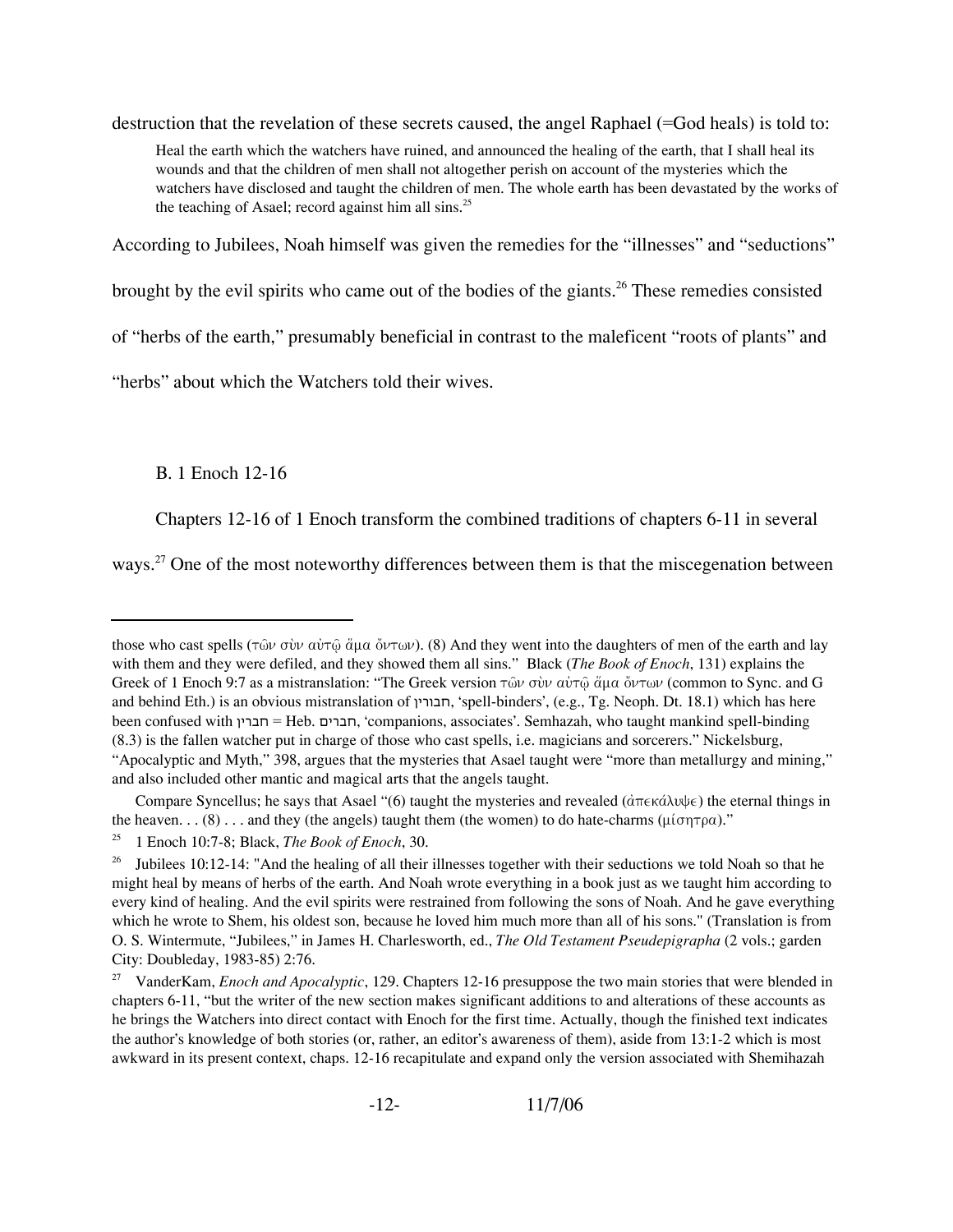angels and women is now described in terms of a dichotomy between spiritual and fleshly. The text sharply distinguishes between spiritual angels, eternally dwelling in heaven, and human women (and men), who are mortal, fleshly, and dwell on earth.<sup>28</sup> The angels, who are clearly male in 1 Enoch, belong in heaven, but they have sought human women, who symbolize the passing, perishing nature of earth and flesh. 1 Enoch 15 explicitly opposes the angels as they

Greek (P. Gizeh): 15:3 - διά τί άπελίπετε τον ουρανον τον υψηλον τον άγιον του αίωνος, και μετα των γυναικῶν ἐκοιμήθητε καὶ μετὰ τῶν θυγατέρων τῶν ἀνθρώπων ἐμιάνθητε καὶ ἐλάβετε ἑαυτοῖς γυναῖκας, ὥσπερ υίοι της γης έποιήσατε και έγεννήσατε έαυτοις τέκνα, υιούς γίγαντας. "Why did you leave the high, holy heaven of eternity, and lie with women, and become defiled with the daughters of men and take for yourselves wives, so that you acted like sons of the earth and begot offspring for yourselves, giant sons?" 15:4 - kai;  $\psi\mu\epsilon\hat{\zeta}$   $\hat{\eta}\tau\epsilon$ ăγιοι καὶ πνεύματα ζῶντα αἰώνια ἐν τῶ αἵματι τῶν γυναικῶν ἐμιάνωητε, καὶ ἐν αἴματι σαρκὸς ἐγεννήσατε και έν αίματι άνθρώπων έπεθυμήσατε. "And you, holy ones, and spirits living forever, have defiled yourselves in the blood of women, and have begotten in the blood of flesh, and have desired the blood of men."

Hermeneia translation, 1 En. 15:3-4, 6, 7: "Why have you forsaken the high heaven, the eternal sanctuary; and lain with women, and defiled yourselves with the daughters of men; and taken for yourselves wives, and done as the sons of earth; and begotten for yourselves sons, giants? You were holy ones and spirits, living forever. With the blood of women you have defiled yourselves, and with the blood of flesh you have begotten; and with the blood of men you have lusted, and you have done as they do – flesh and blood, who die and perish.... But you originally existed as spirits, living forever, and not dying for all the generations of eternity.... The spirits of heaven, in heaven is their dwelling" (George W. E. Nickelsburg, *1 Enoch I: A Commentary on the Book of 1 Enoch* [Minneapolis: Fortress, 2001] 267).

-13- 11/7/06

<sup>(</sup>without ever mentioning his name)." See also Dimant, *Fallen Angels*, 72-79, and Newsom, "Development," 316-19; Reed, "Heavenly Ascent," 53-65, and Reed, *Fallen Angels*, 44-49.

<sup>28</sup> 1 Enoch 15:2-11. Black, *The Book of Enoch*, 34: "(2) Go and say to the watchers of heaven who sent you to intercede on their behalf: 'It is you who should be petitioning on behalf of men, and not men on your behalf. (3) Why have you left the high heaven and the eternal Holy One, and lain with women, and defiled yourselves with the daughters of men and taken to yourselves wives, and acted like the children of earth and begotten giants for sons? (4) But you were holy, spirits that live forever, yet you defiled yourselves with the blood of women, and have begotten (children) by the blood of flesh; and you lusted after the daughters of men and have produced flesh and blood, just as they do who die and perish. (5) It was for this reason that I gave them females that they might impregnate them and thus produce children by them, that pregnancy should never fail them upon the earth. (6) But as for you, you formerly were spirits that live for ever and do not die for all generations for ever. (7) And for this reason I did not provide wives for you, because for celestial spirits heaven is their dwelling place. (8) And now the giants, who have been produced from spirits and flesh, shall be called mighty spirits upon the earth, and on the earth shall be their dwelling place. (9) Evil spirits shall come forth from their bodies, for from men they have come, and from the holy watchers is the beginning of their creation and of their origins. Evil spirits shall they be called upon the earth. (10) As for celestial spirits, heaven shall be their dwelling-place: but for terrestrial spirits, born upon the earth, on the earth shall be their dwelling-place. (11) But the vicious spirits (issuing) from the giants, the Nephilim -they inflict harm, they destroy, they attack, they wrestle and dash to the ground, causing injuries; they eat nothing, but fast and thirst and produce hallucinations, and they collapse.'"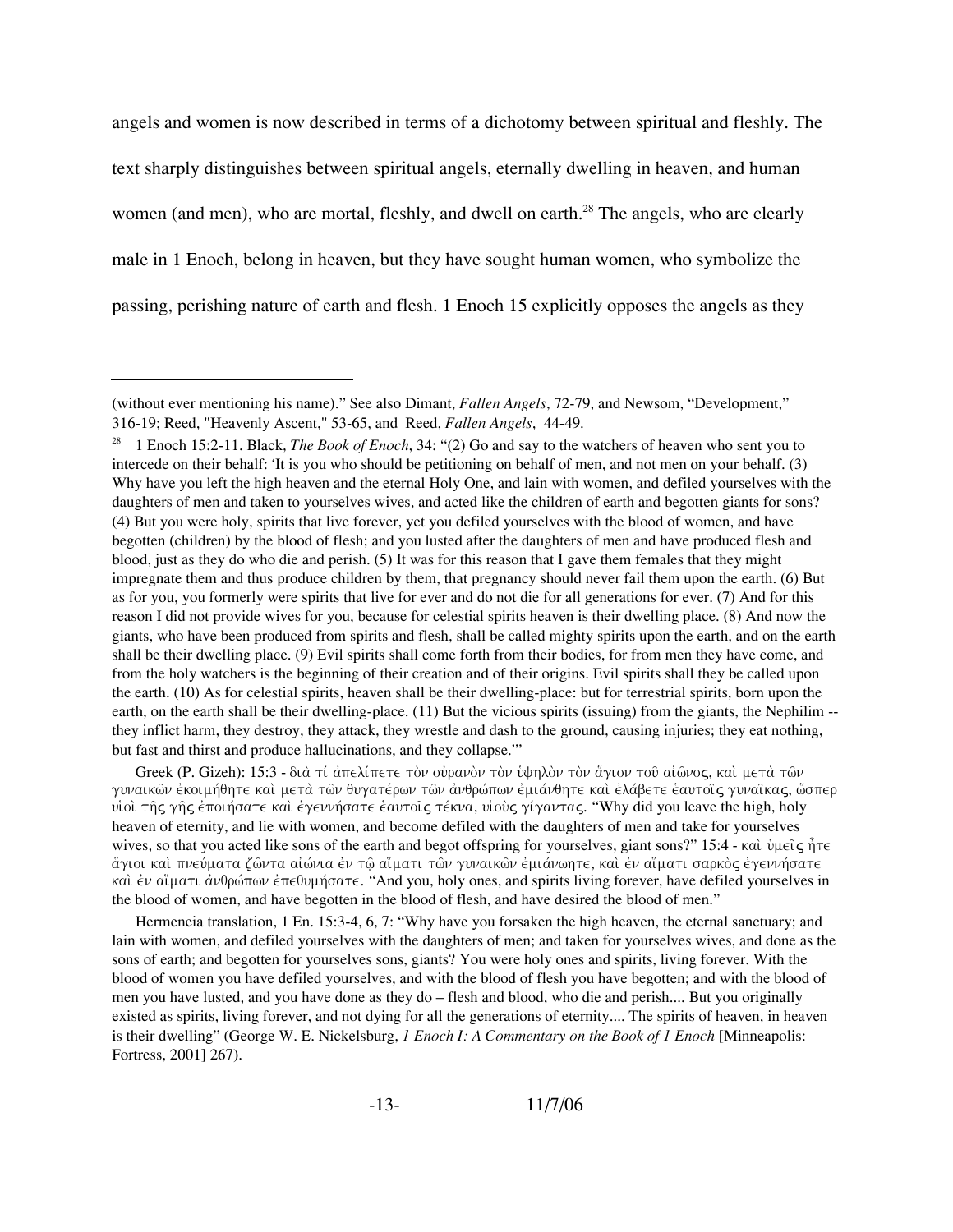used to dwell in "high heaven, the eternal sanctuary" "spirits, living forever," and their present condition in which they have defiled themselves with women on the earth and have begotten flesh and blood children, "who die and perish."29 They have defiled themselves through sexual intercourse with women, and what is more, with the blood of women's menstruation.<sup>30</sup> The angels are spiritual and immortal beings who have now entered the fleshly realm. Philo makes a similar point in his remarks on this verse: "But the substance ( $\phi \phi \sigma(\alpha)$ ) of angels is spiritual  $(\pi\nu \in \nu \mu \alpha \tau \mu \kappa)$ ; however, it often happens that they imitate the forms of men and for immediate purposes, as in respect of knowing women for the sake of begetting [giants]."<sup>31</sup>

Women may be the dupes of the angels, and thus not responsible for the evil of their giant children, but they are responsible for propagating the teachings the angels gave them and causing further evil on earth. Enoch denounces the fallen angels with these words: "You were in heaven, and there was no secret that was not revealed to you; and unspeakable secrets you know, and these you made known to women in your hardness of heart; and by these secrets females and mankind multiplied evils upon the earth."32 1 Enoch 16 does not spell out what the "unspeakable" or "rejected" mysteries are but since chapters 12-16 were written with chapters 6-11 in mind, it is probable that the "rejected mysteries" that the angels have taught women were

 $29$  1 Enoch 15.4 (Hermeneia translation).

<sup>30</sup> Nickelsburg, *1 Enoch I*, pp. 269, 271

<sup>31</sup> Philo, *Supplement I: Questions and Answers on Genesis* (trans. Ralph Marcus; London: Heinemann/Cambridge: Harvard University Press, 1953) 61.

<sup>&</sup>lt;sup>32</sup> 1 Enoch 16.3. Translation according to Black, *The Book of Enoch*, 35. Ephraim Isaac refers to the "rejected secrets" in his translation ("1 (Ethiopic Apocalypse of) Enoch," in James H. Charlesworth, ed., *The Old Testament Pseudepigrapha* [2 vols.; Garden City, NY: Doubleday 1983-85] 1.22). Nickelsburg (*1 Enoch 1*, 267) translates, "You were in heaven, and no mystery was revealed to you; but a stolen mystery you learned; and this you made known to the women in your hardness of heart; and through this mystery the women and men are multiplying evils upon the earth."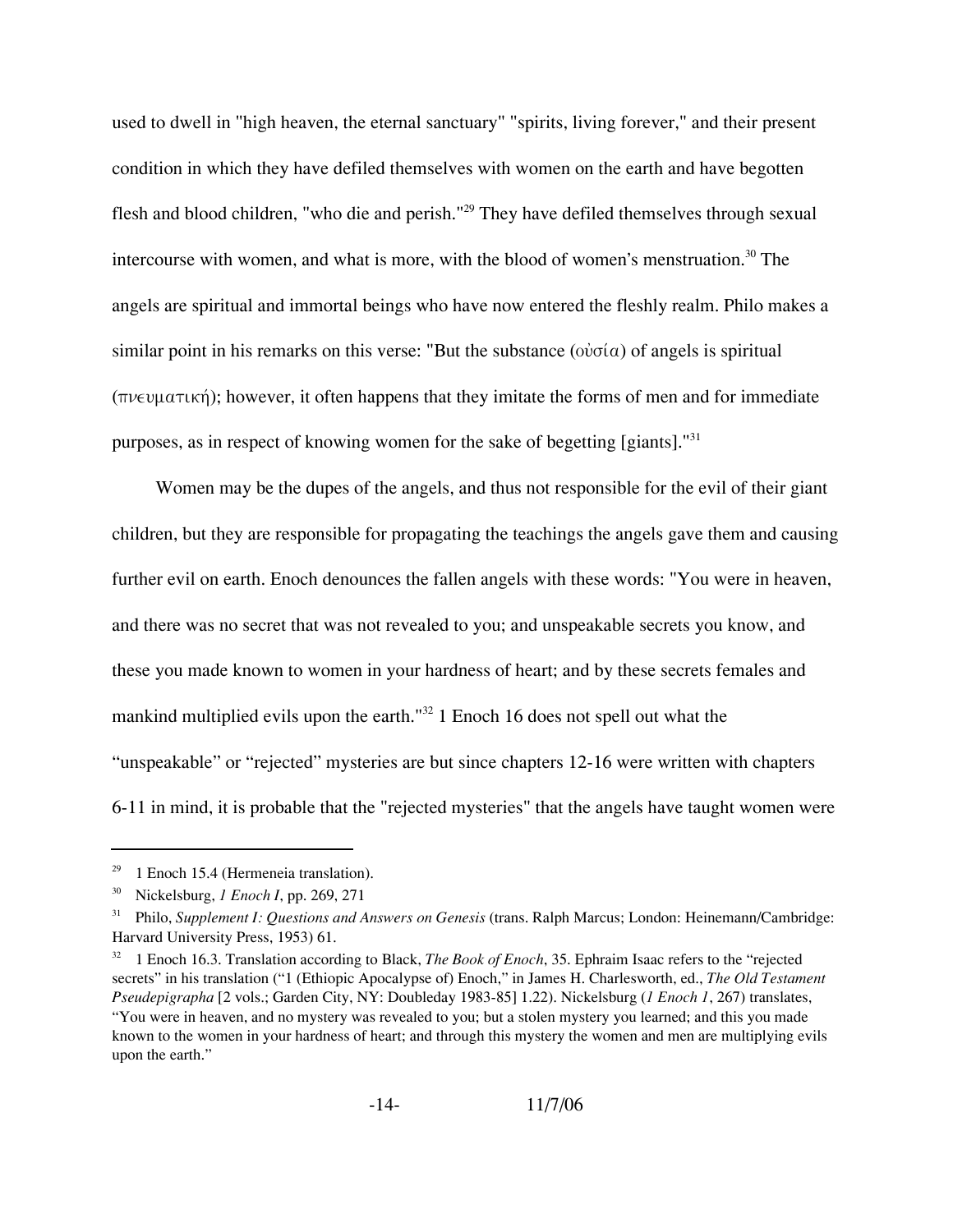the previously mentioned cosmetics, sorcery, incantations, the loosing of spells and cutting of roots, as well as the signs of the stars, lightning-flashes, the earth, the sun, and the moon.<sup>33</sup> They are the opposite of the secrets of heaven that Enoch learns from God and the angels.

Chapters 6-16 of the Book of Watchers thus create an antinomy between the righteous knowledge that Enoch gains by ascent to heaven and the polluting knowledge that women and men gain from the descent of the Watchers to earth.<sup>34</sup> Enoch is the special one who can ascend to God's throne, speak with God, tour the heavens, and learn divine mysteries.<sup>35</sup> The women whom the angels take as wives, on the other hand, learn sorcery and other "rejected mysteries."

5. The Dream-Visions of Enoch, the Epistle of Enoch, and the Parables of Enoch

Is the idea that women and men gain polluting knowledge from the Watchers continued in the subsequent Enoch booklets and later texts dependent upon the Enochic traditions? The next section of this paper will discuss the story of the sinning angels and their intercourse with human

<sup>33</sup> Nickelsburg, "Apocalyptic and Myth," 398

<sup>34</sup> Reed, *Fallen Angels*, 48-49.

<sup>35</sup> VanderKam, *Enoch and Apocalyptic*, 131: "He now, during his 365 years, attains at least the status of an angel (though he is not called one), and, as a comparison of 14:21 with 14:24-15:1 shows, he was even granted the privilege of entering the luminous divine presence -- a privilege denied to some angels though apparently not the Holy Ones (cf. 14:23). Consequently, in these chapters one sees him not as only associating with angels (whether good or bad) but outranking at least some of them."

VanderKam also points out a number of contrasts between Enoch and the sinful Watchers (p. 133): 1) the angels descend from heaven to earth, while Enoch ascends from earth to heaven; 2) the angels, spiritual beings, contaminated themselves with humans, but Enoch, who was human, associated with spiritual beings. See Newsom, p. 316 -- in chs. 12-16 "evil is perceived as a rupture in the order of the universe." See Dimant, 74-77, who speaks of "a dualism of pure and impure, of flesh and spirit. The sin under consideration in 12-16 consists of a violation of these limits that the creator had established. Emphasis is not placed on violation of Noachic laws as had been the case in 6-11. Elsewhere (pp. 43, 73), she has drawn attention to the possibility that 15:4 means that the angels had mated with women during their menstrual impurity."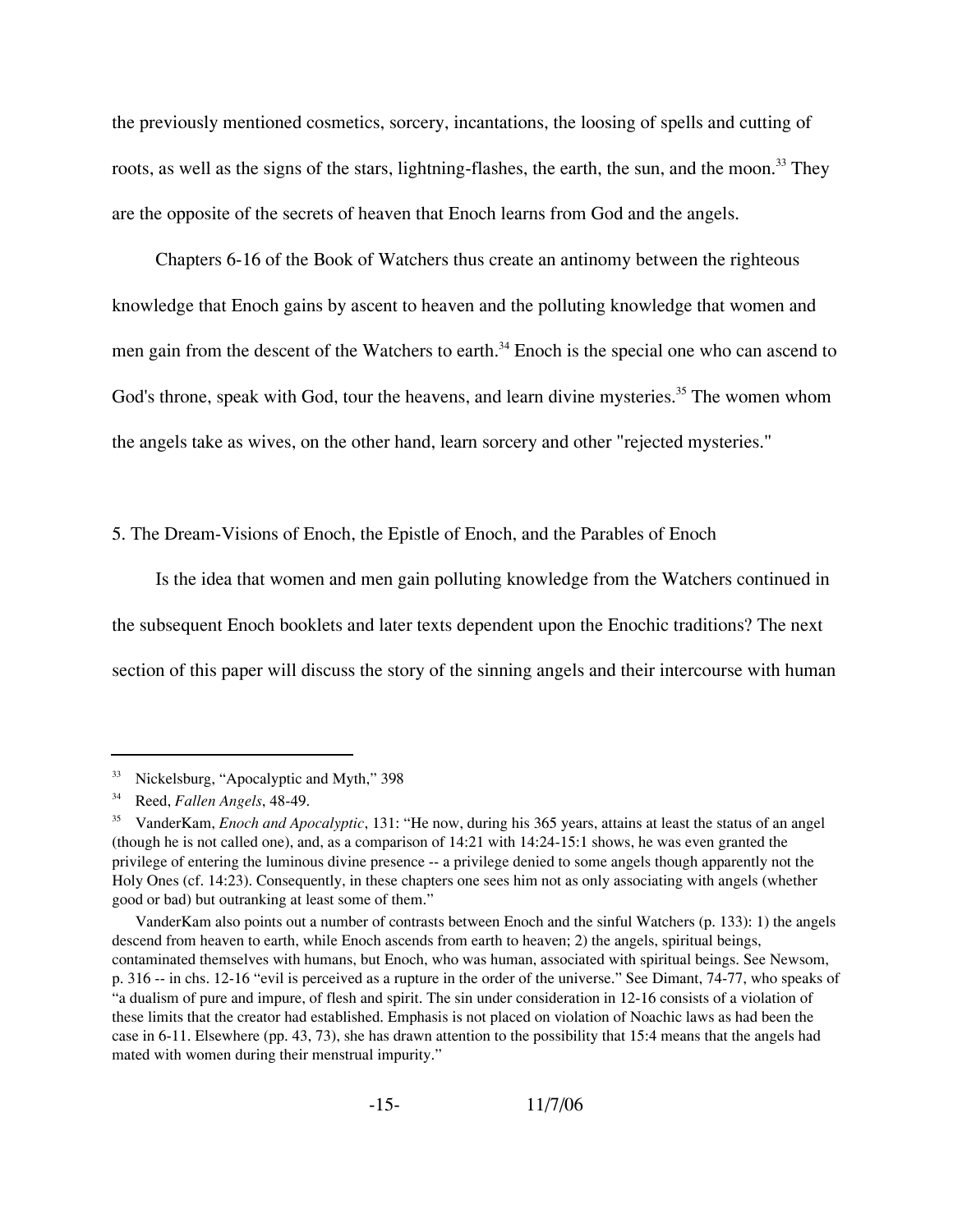women in two second century B.C.E. Enoch booklets: the Dream-Visions of Enoch (1 Enoch

83-90) and the Epistle of Enoch (1 Enoch 94-108), and then turn to the latest booklet in 1 Enoch,

the Parables of Enoch, dated to the first century C.E.<sup>36</sup>

In the Animal Apocalypse, part of the Dream-Visions (1 Enoch 85-90), a history of the

world in which angels are depicted as stars, and humans are depicted as various types of animals,

the story of the descending angels is described as follows: $37$ 

A single star fell from heaven, and it became transformed (into a bull, i.e., a human being), and it fed and pastured among those oxen. And after this I saw the large and black oxen (i.e., the descendants of Cain), and behold, they all destroyed their stalls and their pastures and their calves, and they began to butt one another. And again I saw in the vision, and looked towards the heavens, and behold I saw many stars descend and cast themselves down from heaven beside that first star, and like it they became bulls amongst those cattle, and pastured among them. And I looked at them and saw, and behold, they all let out their members, like horses, and began to mount the cows of the oxen; and they all became pregnant and bore elephants, camels, and asses. And all the oxen feared them and were affrighted at them, and began to bite with their teeth and to devour and gore with their horns. And they began to devour these oxen; and behold all the children of the earth began to tremble and quake before them and to flee.

The single star represents Asael, who at 1 En. 88:1 is "seized and cast into the abyss by one of

the four archangels," which "corresponds to the action of Raphael at 10.4f on seizing Asael and

casting him into the abyss."38 After Asael, many other angels descend and transform themselves

into bulls who have intercourse with the cows; this corresponds to the two hundred angels in the

Book of the Watchers who descend with Shemihazah and have intercourse with human women.

The destructive giant children of these unions are represented here by elephants, camels, and

asses, who attack the oxen (=human beings). Here, as in the first story in the Book of Watchers,

<sup>36</sup> Reed, *Fallen Angels*, 17, 113.

<sup>37</sup> Black, *Book of Enoch*, 73 (1 En. 86:1-6).

<sup>38</sup> Ibid., 258. Nickelsburg, *1 Enoch I*, 372, argues that this section is dependent on an earlier stage of the traditions in 1 Enoch 6-8 than we currently have: "Read in light of chap. 86, the present form of chaps. 6-11 looks like a revision of a stage of the tradition in which Asael was the first angelic rebel."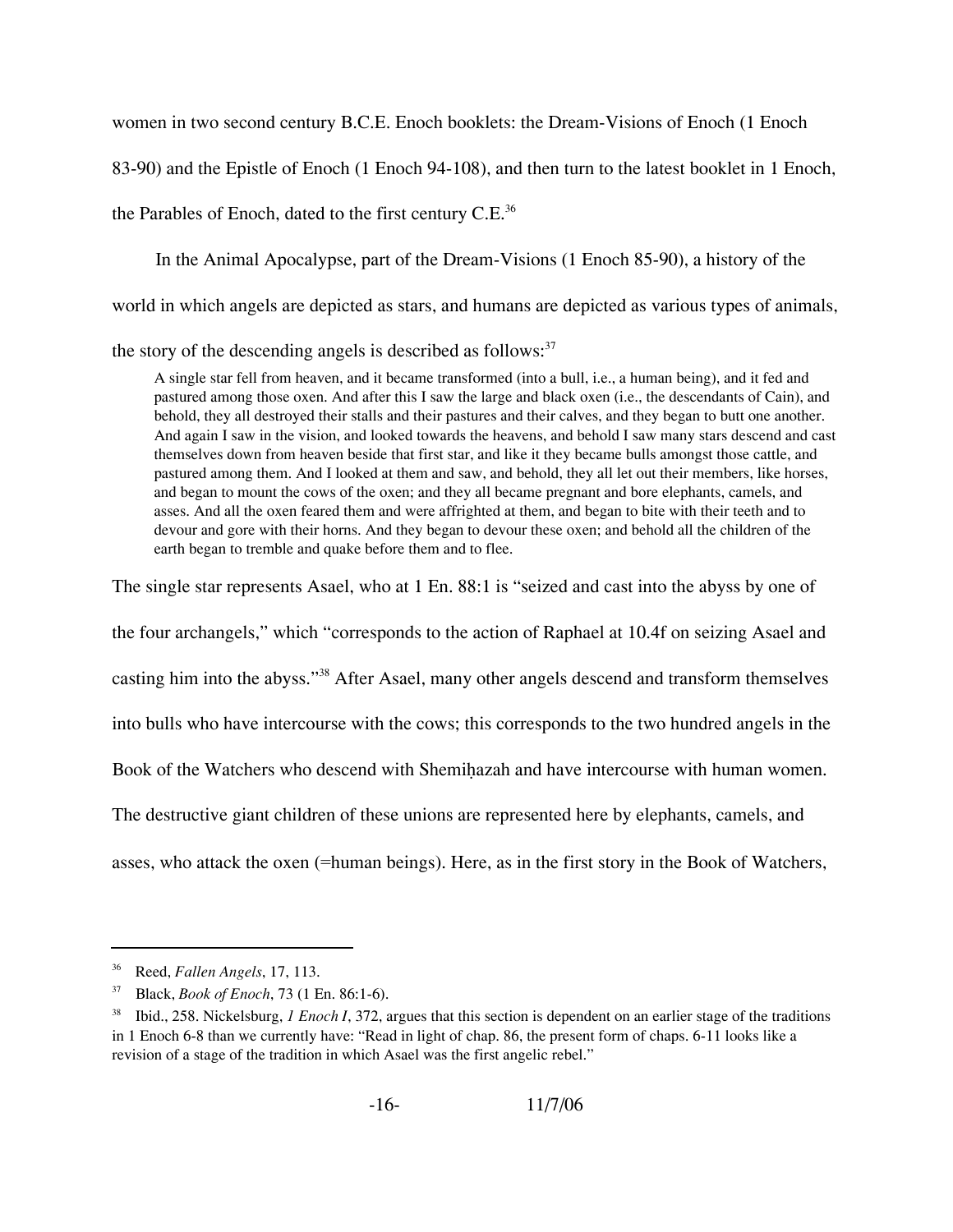women and men are innocent victims of the Watchers and the giants; the angels engage in no

teaching, and women do nothing to seduce the angels

At the end of the Epistle of Enoch, Enoch tells the story of the fallen angels to his son

Methuselah to explain to him the nature of his grandson Noah.<sup>39</sup> Lamech, Methuselah's son,

fathers Noah, and is distressed that he "resembles the children of the angels of heaven" (1 En.

106:5). Lamech goes to his father Methuselah and asks him to speak on his behalf to Enoch,

whose "dwelling-place is amongst the angels" (1 En. 106:7), and ask him about this son. In

reply, Enoch tells him about the angels:

And I, Enoch, answered and said to him: 'Truly the Lord will make a Promise on the earth; and according as I was shown, (my) son, and informed you, in the generation of my father Jared exalted ones of heaven transgressed the word of the Lord and violated the covenant of heaven. And behold, they committed sin and transgressed the law, and they had intercourse with women and committed sin with them and have married some of them, and from them begotten children, and they bore children on the earth, the giants, not beings like spirits but like creatures of flesh.<sup>40</sup>

As in the Animal Apocalypse, the angels' transgression of divine law consists of their intercourse

with women and fathering children of flesh. The sin is entirely theirs; the women are not

mentioned as responsible for the sin.

The Parables of Enoch, the second part of Enoch in the Ethiopic translation (1 Enoch

37-72), also contain versions of the earlier myth of the descent of the angels to the daughters of

Ibid., 100 (1 En. 106:13-14). This section survives in Greek and Aramaic as well as Ethiopic; see Black, *Henochi Graece*, 44 (P. Chester Beatty), and Milik, *Books of Enoch*, 209 (4QEnc 5ii). See Nickelsburg, *1 Enoch 1*, 538, for discussion of the textual issues. On p. 546, he comments that the statement in 106:14, that the Watchers have "transgressed the law" ( $\epsilon$ 00 $\varsigma$ ), "the Greek formulation can be related to the indictments in 15:4-7. God has established appropriate modes of conduct for spirits and for human beings, and the watchers, who are spirits, have acted like human beings and thus transgressed the accepted custom."



<sup>39</sup> 1 En. 106-107 probably uses older Noachic traditions. Nickelsburg (*1 Enoch 1*, 542) dates it after the incorporation of the Epistle of Enoch into the Enoch corpus in the first half of the second century B.C.E. and the copying of 4QEn<sup>c</sup> in the last third of the first century century B.C.E. See discussion in Reed, *Fallen Angels*, 79 - it may "derive from a tale that circulated independently, whether in a 'Book of Noah' or in a more diffuse body of Noachic literature and lore."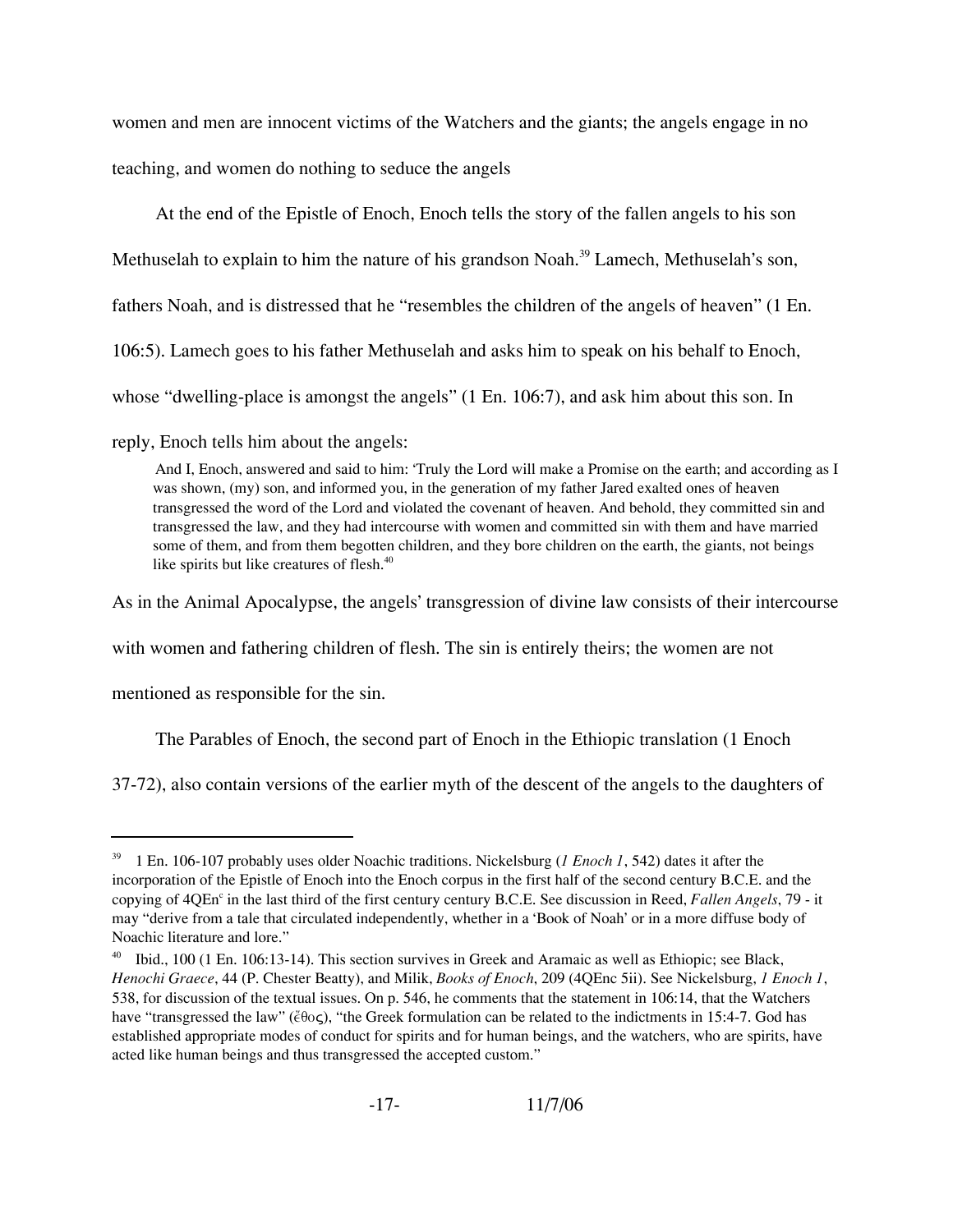men, including traditions about forbidden secrets that the angels taught to human beings. This work is much later than the Epistle of Enoch or the Book of Dreams, as it was probably composed in the first century C.E.<sup>41</sup> The "First Parable" says that, "And it shall come to pass in those days that exalted ones from heaven shall descend to resemble the children of the elect and holy; and their seed shall become mingled with that of the children of men."<sup>42</sup> This is, however, not the most prominent way that the Book of Parables characterizes the fallen angels; instead, for the most part, they are condemned for leading human beings astray and teaching them forbidden secrets. On the day of punishment, the angels Michael, Gabriel, Raphael, and Phanuel will cast Azazel and his host "into the burning furnace, that the Lord of spirits may exact retribution from them for their unrighteousness in becoming subject to Satan and leading astray those who dwell on the earth."43 A similar general statement says, "I heard the voice of the angel saying, 'These

<sup>41</sup> This part of 1 Enoch dates to the first century C.E., according to Black, *Book of Enoch*, 181-89, especially 187-88. He would date the Hebrew Urschrift of the Parables of Enoch to the early Roman period, probably before 70 C.E. (p. 188). See also James H. Charlesworth, "The SNTS Pseudepigrapha Seminars at Tübingen and Paris on the Books of Enoch," *NTS* 25 (1979) 315-23; Michael A. Knibb, "The Date of the Parables of Enoch: A Critical Review," *NTS* 25 (1979) 345-59; C. L. Mearns, "Dating the Similitudes of Enoch," *NTS* 25 (1979) 360-69; and Ephraim Isaac, trans., "1 (Ethiopic Apocalypse of) Enoch," in James H. Charlesworth, ed., *The Old Testament Pseudepigrapha* (2 vols.; Garden City, NY: Doubleday 1983-85) 1.7, who says: "I am convinced that 1 Enoch already contained the Similitudes by the end of the first century A.D." See also, Jonas C. Greenfield and Michael Stone, "The Enochic Pentateuch and the Date of the Similitudes," *HTR* 70 (1977) 51-65; and J. C. Hindley, "Toward a Date for the Similitudes of Enoch an Historical Approach," *NTS* 14 (1968) 551-65. Reed, *Fallen Angels*, p. 113, also dates it to the first century C.E.

<sup>&</sup>lt;sup>42</sup> Ibid., 43-44 (1 Enoch 39:1). Ephraim Isaac (OTP 1. 30) translates this passage: "And it shall come to pass in those days that the children of the elect and the holy ones [will descend] from the high heaven and their seed will become one with the children of the people." Knibb gives a similar translation: "And it will come to pass in these days that the chosen and holy children will come down from the high heavens, and their offspring will become one with the sons of men." See Black, p. 196, for an explanation of his emendations of the text to correspond more closely to the legend of the watchers known from the Book of the Watchers. R. H. Charles, *The Book of Enoch or 1 Enoch* (Oxford, 1912) 74, considered this sentence to be an interpolation from an earlier book of Enoch like the Book of the Watchers.

<sup>43</sup> Black, *Book of Enoch*, 53 (1 Enoch 54:6).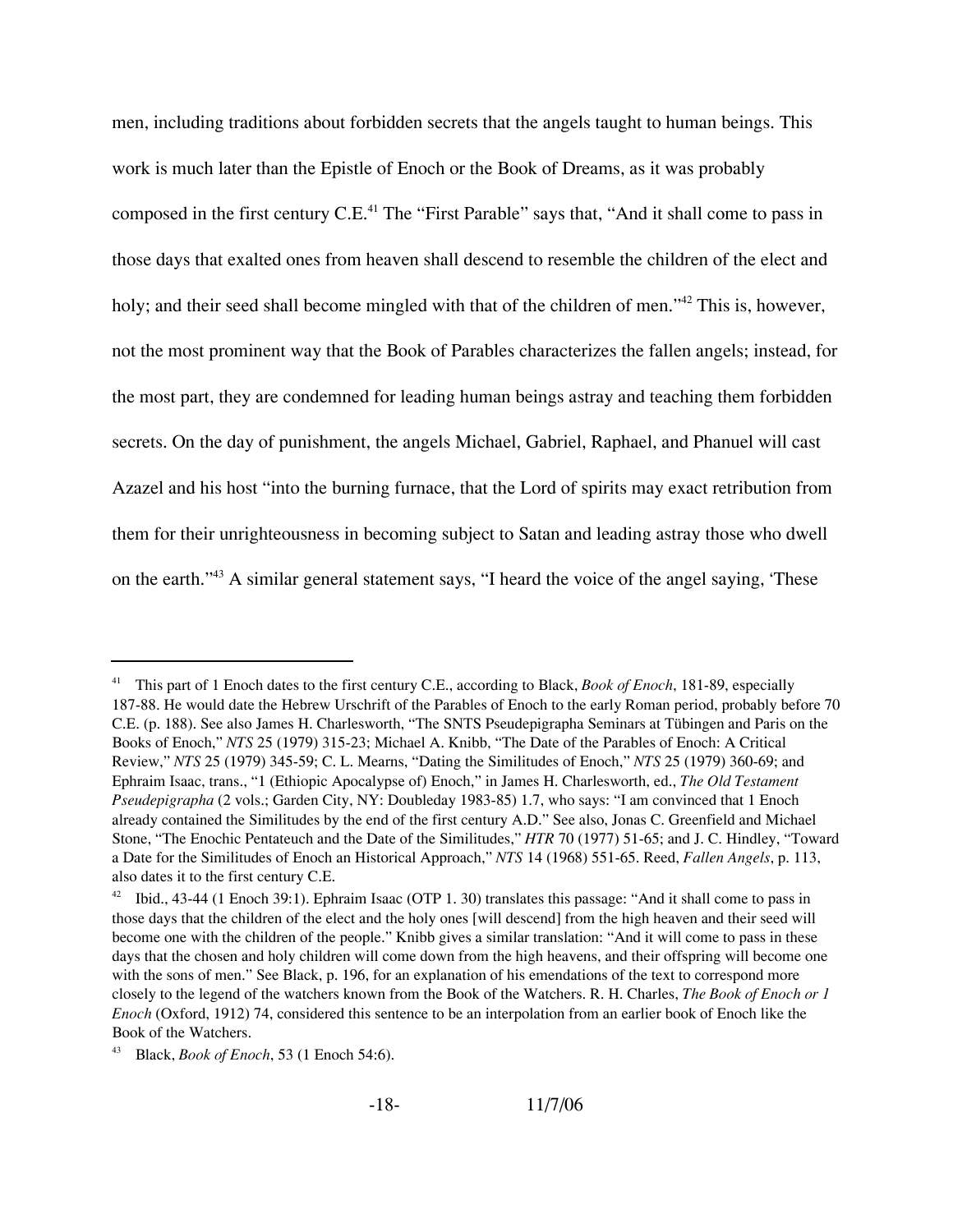are the angels who descended from heaven to the earth, and revealed what was hidden to the children of men, and led the children of men astray into committing sin."<sup>44</sup> The human beings

who have been led astray will also be punished, as Enoch says to Noah:

A command has gone forth from the presence of the Lord of spirits concerning those who dwell on the earth that this must be their end, because they have learned all the secrets of the angels, and all the wrong-doing of the satans, and all their secret powers, and all the powers of those who practise sorcery, and the power of spells, and the power of those who make molten images of every created thing.<sup>45</sup>

Enoch goes on to say that,

Because of their iniquities their judgement shall be fully carried out and shall not be withheld before me; because of the sorceries which they have invented and learned, the earth and those who dwell upon it shall be destroyed. And as for those (watchers) that they will have no return (to heaven) for ever, because they have shown them (mankind) what was hidden, and they have been condemned.<sup>46</sup>

The angel Michael says to Raphael that they (the sinning angels) "will receive no mercy in the

sight of the Lord, for the Lord of spirits has been angry with them because they have fashioned

images of the Lord. Accordingly, there shall come upon them the sentence regarding the secrets

for ever and ever; for neither idol nor man shall be accorded his (God's) portion. But they by

themselves will receive their condemnation for ever and ever."47 In these passages the angels are

condemned for their mating with women (although there is no mention of giant children),

coming under the influence of Satan, teaching secrets to human beings, and making images of

God. Human beings will be punished because they have learned angelic secrets, evil-doing from

the satans, sorcery, spells, and the making of molten images. The special relationship between

the watchers and their human wives is not mentioned – they do not specifically teach their wives

sorcery, unlike the story in the Book of the Watchers. It is clear, however, that among the secrets

<sup>44</sup> Black, *Book of Enoch*, 61-62 (1 Enoch 64:2).

<sup>45</sup> Ibid., 62 (1 Enoch 65:6).

<sup>46</sup> Ibid. (1 Enoch 65:10-11).

 $47$  Ibid., 64 (1 Enoch 68:4-5).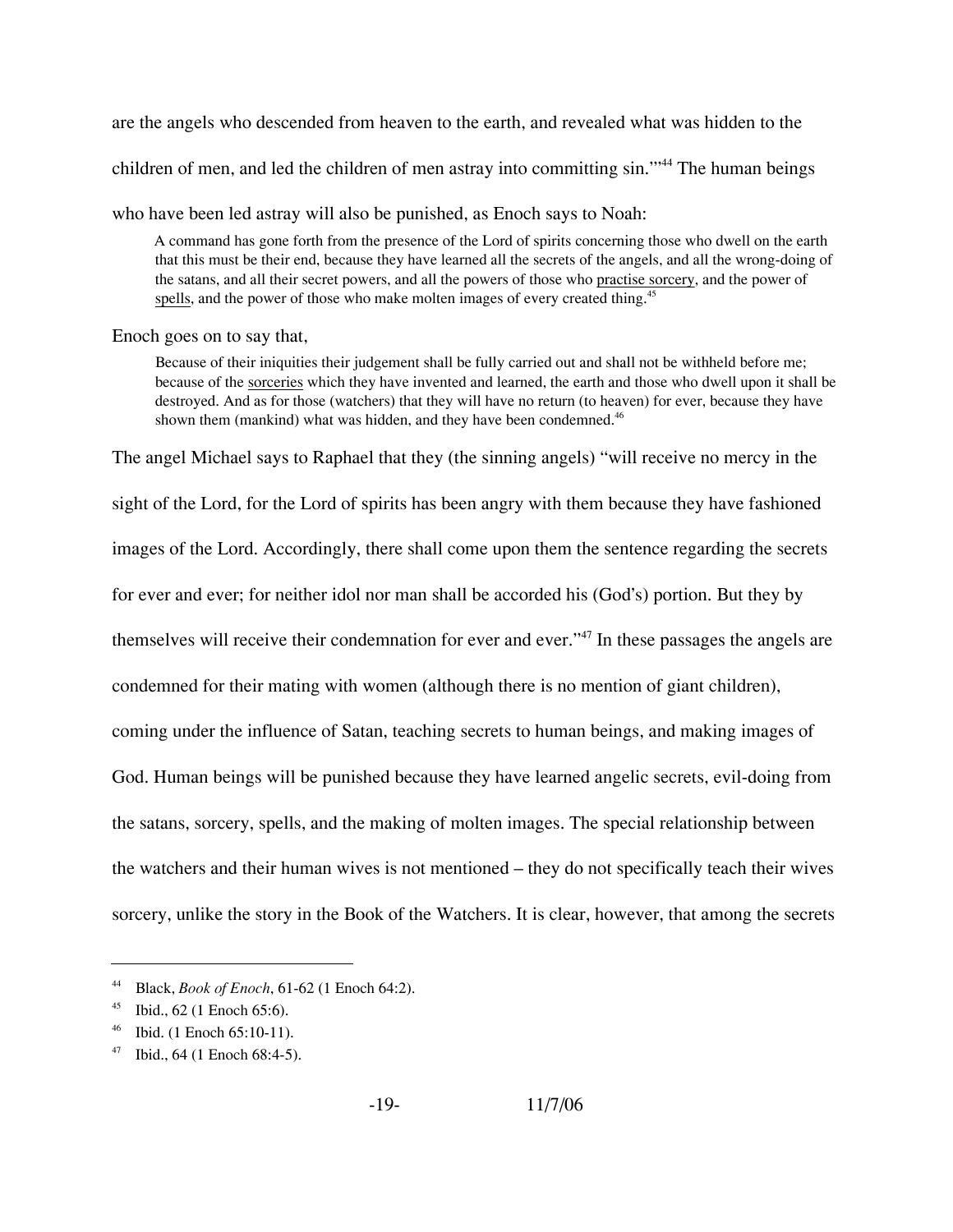that humans learned from the angels are spells and sorcery, so that this idea, first appearing in the Book of the Watchers, continues into the Book of Parables.

Following the Book of the Watchers, the Book of Parables also lists the evil angels and the ways that they have led humans astray (beginning with Semyaza=Shemihazah), $48$  but it also inserts a long indictment of five archangels who led humans astray in various ways.<sup>49</sup> In this passage, as in the Book of the Watchers, the angelic leaders incite their followers to mate with the daughters of men – both Yeqon and 'Asbe<sup>*c*</sup>el are credited with this role, taken by Shemihazah in the Book of the Watchers and as in 1 Enoch 15:4, the angels defile themselves with human women. Gādre'el takes the role of 'Asa'el/'Azaz'el in teaching men the "weapons of death," the "shield, and the coat of mail, and the sword." As well, he was the angel who led Eve astray, reminiscent of the role that Satan plays in later literature.<sup>50</sup> Contrary to the high evaluation of scribes in the Book of the Watchers, the angel Penemue taught "sophistry" and writing, which to the author of this passage mean the death-dealing knowledge that Adam and Eve learned from the serpent.<sup>51</sup> As Charles and Black point out, the afflictions that Kasdeya' showed human beings are related to the list of troubles in Psalm 91:5-6: "You need not fear the terror by night, or the

<sup>1</sup> Enoch 69:2 gives the names of twenty-one angels, in a list which bears a great deal of similarity to 6:7.

<sup>49</sup> Black, *Book of Enoch*, 65 (1 En. 69:4-12). As he says, these five angels belong to a higher echelon in the hierarchy than the watchers. "The writer is evidently accommodating the older tradition of the fallen angels, the watchers, as 'evil angels' within a later demonology where Satan and his host, the 'satans,' had come to occupy the highest place in the hierarchy of evil angels" (p. 246). The angel 'Asbe'el (or Kasbe'el) has taken over the role of Shemihazah as the leader of the angels and inciter to sin with women (verses 5 and 13), and Gādre'el has the role of 'Asa'el as the teacher of the making of weapons and the arts of war. Even though the text here refers to the "sons" of the holy angels," they are clearly to be identified with the watchers, the "sons of God" of Gen. 6:2 (Black, p. 246). For discussions of the meanings of the angelic names, see Black, pp. 246-47, and Knibb, 160-62.

<sup>50</sup> Reed, *Fallen Angels*, p. 114.

 $51$  Ibid., p. 115.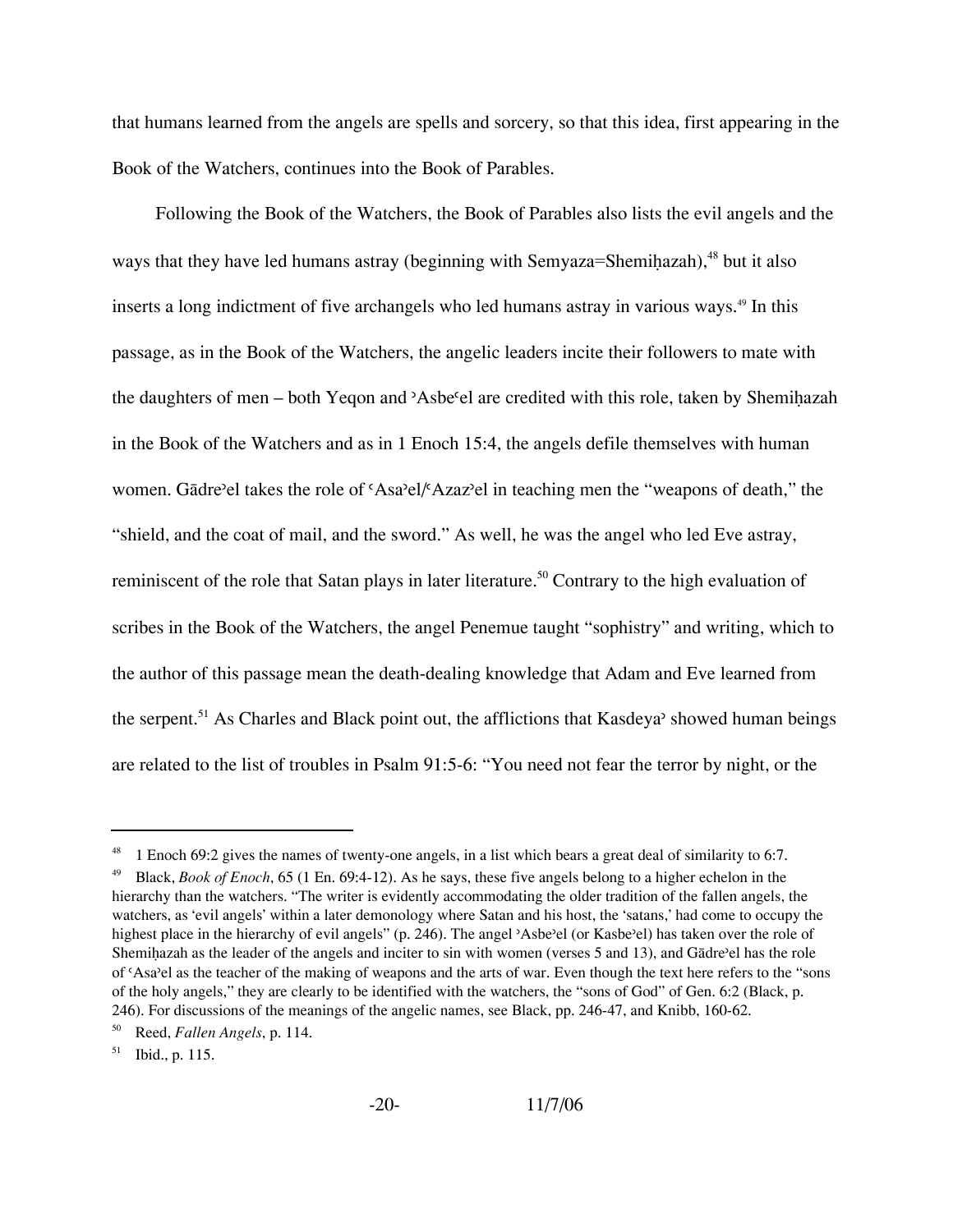arrow that flies by day, the plague that stalks in the darkness, or the scourge that ravages at noon."<sup>52</sup> It is interesting to note that this passage does not ascribe teaching sorcery to any of these archangels; instead, they are responsible for the illegitimate mating with women, teaching weaponry, sophistry, and writing, and illnesses that come from demons: miscarriage, snakebites, and heatstroke, as well as leading Eve astray. There is no mention of teaching people how to make adornments, or how to make the cosmetics that women use, which in turn permitted them to seduce the angels. In fact, women are not singled out at all as responsible for the ills of the world – instead, Eve is the victim of an angel, not his seducer. We thus see that the Book of Parables is not univocal about the evils that Watchers taught human beings; this passage, unlike the ones previously discussed from the Book of the Parables, does not ascribe the teaching of magic or sorcery to them.

### 5. Jubilees

Although the book of Jubilees is not, obviously, part of 1 Enoch, it nonetheless contains Enochic traditions that can be usefully compared to those in 1 Enoch. Jubilees is a second century B.C.E. retelling of biblical history from the creation of the world up to Moses. According to Jubilees, and contrary to 1 Enoch, the Watchers' descent to earth was not initially an evil act. They descended in order to teach human beings and to act righteously: "He named him Jared because during his lifetime the angels of the Lord who were called Watchers

<sup>52</sup> Charles, 138; Black, 247.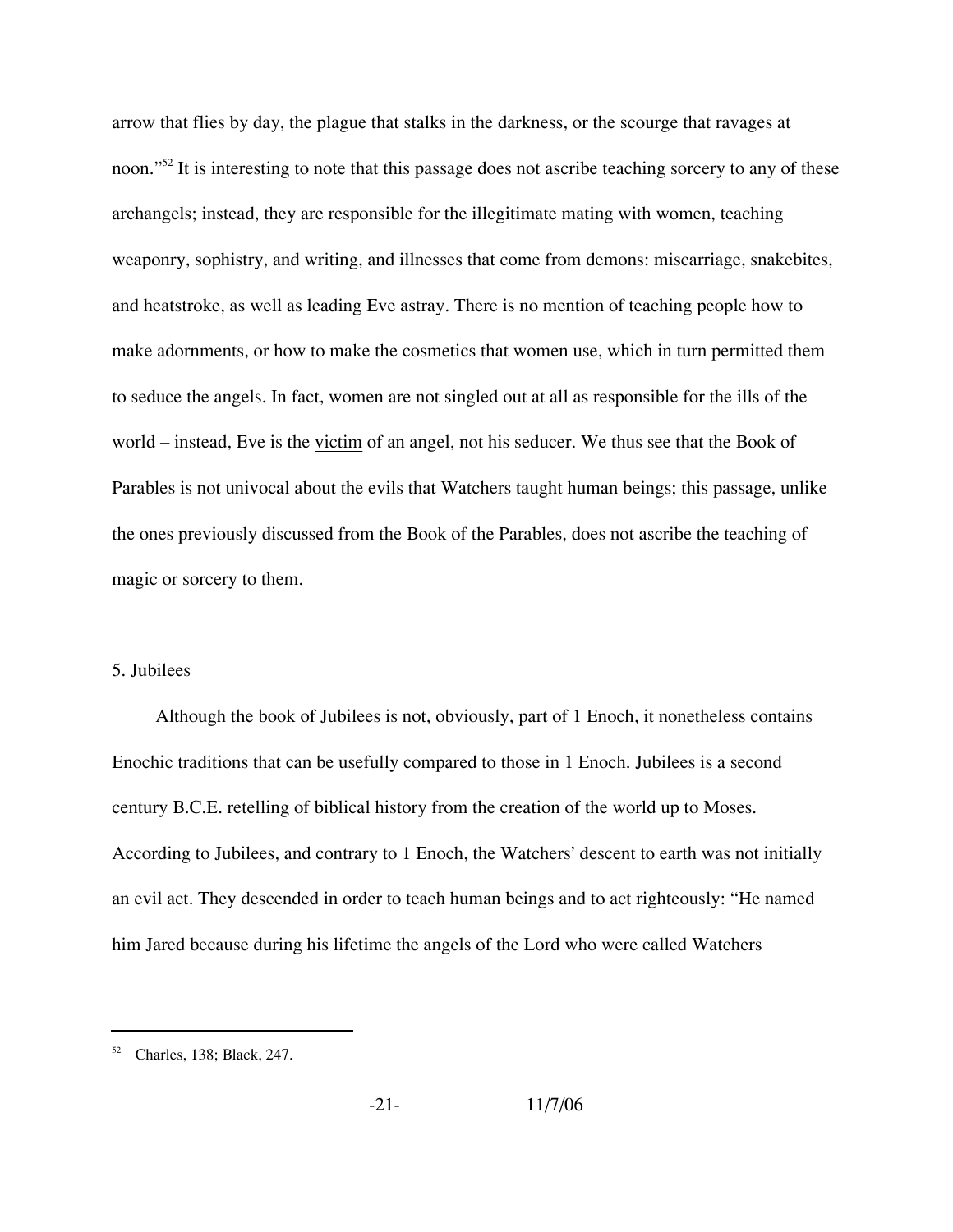descended to earth to teach mankind and to do what is just and upright on the earth."<sup>53</sup> However, after the angels descended, they became entangled in sin. As in other accounts, their essential transgression was intercourse with human women, which defiled the angels. The sin of the Watchers, the birth of giants, and the corruption of "all animate beings" brings on the punishment of the flood and destruction of all life.<sup>54</sup> As in 1 Enoch, Enoch serves as the witness against the Watchers for their sins.<sup>55</sup> Noah's instructions for his grandsons understand the sins of the Watchers and the destructive nature of the giants as cautionary tales for human actions.<sup>56</sup> Fornication, uncleanness, and injustice led to the flood: the illicit intercourse of the Watchers with women; their uncleanness after they married the women; and their destructive giant children. Since "uncleanness" is distinguished from "fornication," this may mean that they are guilty of intercourse with women duirng their menstrual periods or other forbidden times.

The Watchers' teaching function, mentioned originally in Jubilees as part of their positive mission to humanity, and which plays such a negative role in 1 Enoch, is hardly mentioned subsequently in Jubilees, but there is one significant reference to the science of omens that they taught. Kainan, the son of Elam (Gen. 10:22), is taught to read by his father, and then he goes to find a place where he can have his own city: "He found an inscription which the ancients had incised in a rock. He read what was in it, copied it, and sinned on the basis of what was in it, since in it was the Watchers' teachings by which they used to observe the omens of the sun,

Jubilees 4:15. This verse interprets Jared's name (=he descends) to refer to the "descent" of the angels.

 $54$  Jubilees 5:1-4.

 $55$  Jubilees 4:22.

Jubilees 7:20-22.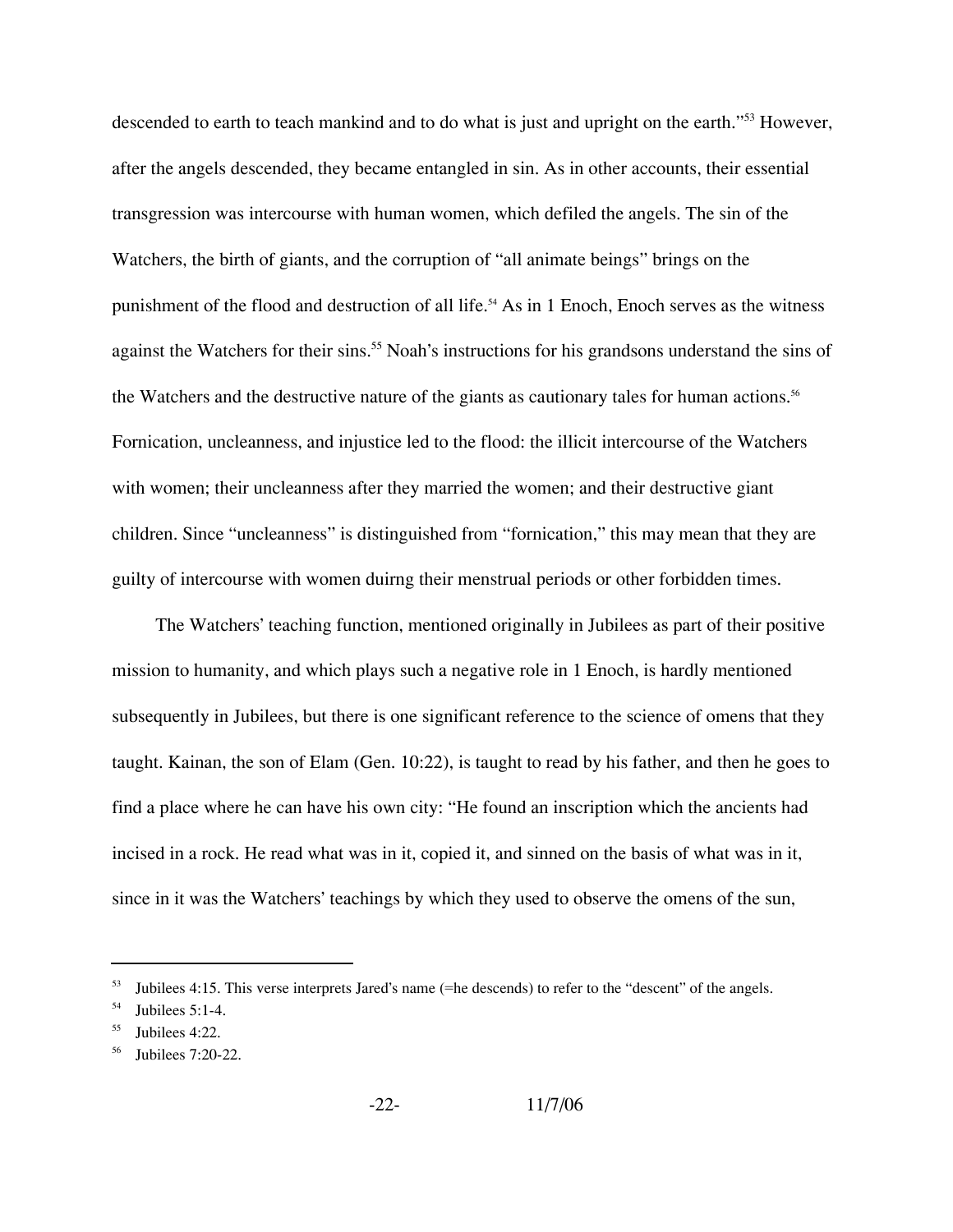moon, and stars and every heavenly sign."<sup>57</sup> In 1 En. 8:3, the Watchers also teach these heavenly signs (נחשים) to their wives, where they are also considered to be evil. The women in Jubilees are the objects of the Watchers' lust, but they do not learn any of the forbidden knowledge of their husbands, nor are they blamed for seducing them to sin.

### 6. Magic and Sorcery in 1 Enoch and Jubilees

Taking 1 Enoch as a redacted whole - ranging from the third century B.C.E. Book of the Watchers to the first century C.E. Book of Parables, and the book of Jubilees as well, it is clear that the story of the descent of the Watchers and their mating with human women is very important in the development of the Enochic tradition. In  $1 \text{ En. } 6-8$  Shemihazah and his angelic helpers teach sorcery, spells, spell-binding, the cutting of roots and herbs, the releasing of spells, magic, sorcery, and sophistry, and the auguries of lightning, stars, fire-balls, the earth, the sun, and the moon to their wives. Asael teaches men how to make weapons, the arts of metallurgy, and the making of adornments, bracelets, and cosmetics that women use to beautify themselves. Asael and Shemihazah are condemned for teaching the eternal mysteries and spell-binding. The magic, sorcery, omens, and other rejected mysteries are what the women learn from the Watchers, according to 1 En. 12-16.

The transmission of forbidden secrets to human beings, in particular sorcery, however, does not always play a role in the descent myth. It is absent from the Animal Apocalypse and the Epistle of Enoch, but is present in Jubilees and in the Parables of Enoch, which clearly know the

 $57$  Jub. 8:8.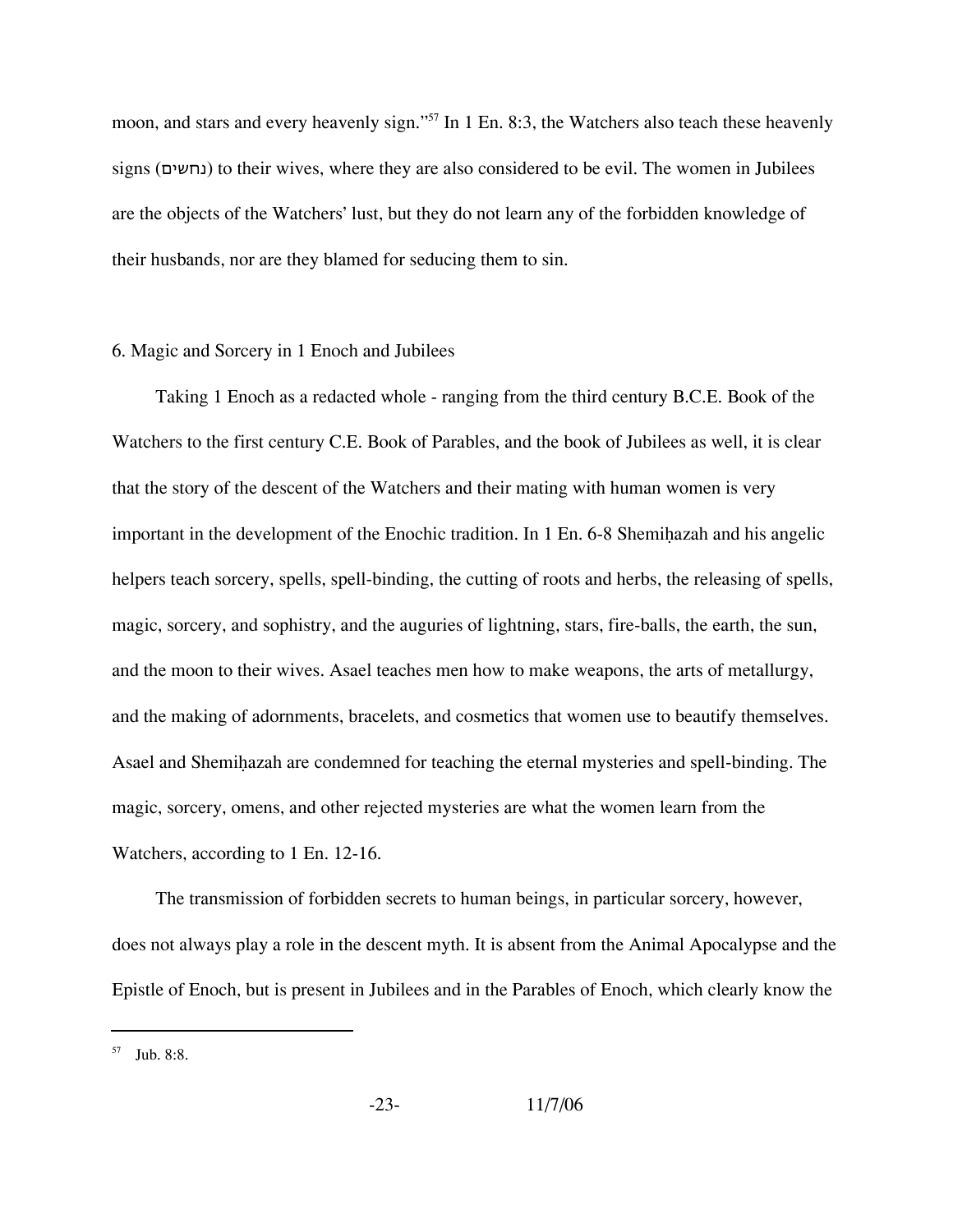version of the story told in 1 En. 6-16. In Jubilees, the angels originally descend in order to teach humanity and to act righteously on earth, but they become entangled in sin. This apparently leads to their teaching sinful knowledge, namely "the omens of the sun, moon, and stars and every heavenly sign."<sup>58</sup> In the Book of Parables two of the skills mentioned are taught by the fallen angels: spells and the practice of sorcery, both of which are part of the Shemihazah traditions.<sup>59</sup> The Asael tradition also reappears in the Parables of Enoch, in the person of the archangel Gādre'el, who teaches men how to make weapons.<sup>60</sup> The Parables of Enoch, however, omit the detail that it is women in particular who learn sorcery and other rejected secrets from the fallen angel. It is only in the Book of the Watchers that we find all elements of the myth coming together - angelic descent, mating with women, producing giants, and teaching women the rejected mysteries of sorcery, spells, omens.

Why, then, do chapters 6-16 of the Book of the Watchers specify that it is women who learn the secrets of magic? From the comparison with the this particular tradition throughout the Enoch booklets and the book of Jubilees, it is clear that this detail can be left out without denying the general principle that the fallen angels taught human beings heavenly secrets that they should not know. What was particular about the situation of the composition of these chapters that made sense to single out women?

A number of writers have recently suggested a scribal social context for the composition of 1 Enoch, which may help further in understanding why women in the Book of the Watchers are

Jub. 8:8.

<sup>1</sup> En. 7:1 and 8:3.

<sup>1</sup> En. 8:1-2.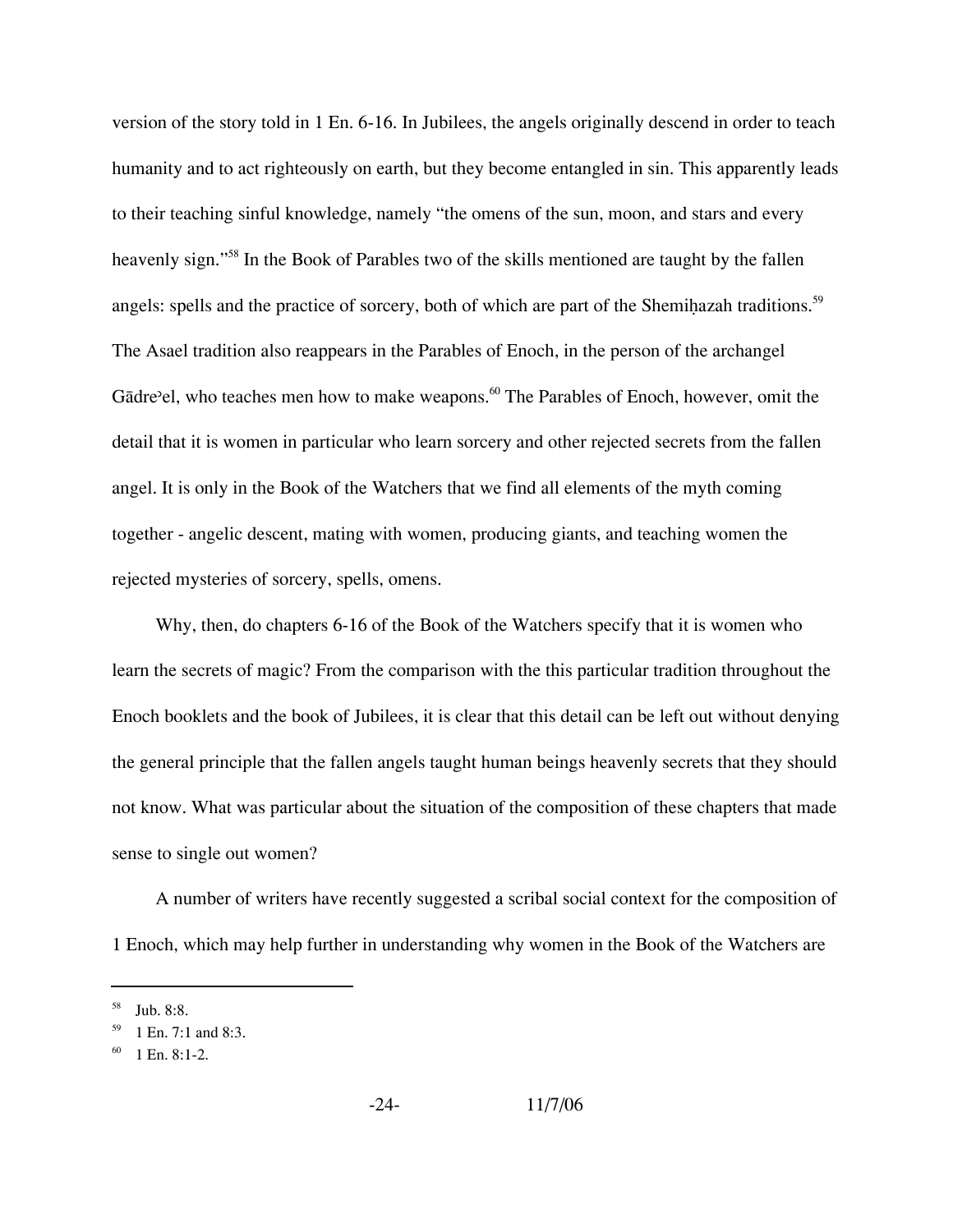associated with the origins of sin and evil. George Nickelsburg has compared the image of the scribe in the Wisdom of Ben Sira to 1 Enoch and shown how the titles and activity ascribed to Enoch in the Enochic booklets parallel Ben Sira.<sup>61</sup> Benjamin Wright has demonstrated that Ben Sira and 1 Enoch have a common interest in the calendar, dreams and visions, and esoteric knowledge.<sup>62</sup> Annette Yoshiko Reed has pointed out that the negative attitude in 1 En. 6-11 towards the angelic transmission of secrets to human beings is surprisingly similar to the "skepticism towards the quest for hidden knowledge" in the biblical and postbiblical Wisdom literature.<sup>63</sup> Both Qohelet and Ben Sira "level critiques against the apocalyptic claim to uncover the secrets of heaven."64 Ben Sira warns his students (3:21): "Seek not what is too difficult for you, nor investigate what is beyond your power. Reflect on what has been assigned to you, for you do not need hidden things."<sup>65</sup> While 1 En. 6-11 may agree with this perspective, other parts of the Book of the Watchers certainly do not, especially chapters 17-36, which describe Enoch's otherworldly journey. Ben Sira may esteem Enoch (44:19 and 49:14), as Reed points out, but he does not follow 1 Enoch and present him as the ideal scribe who ascends to heaven and receives the true knowledge of divine secrets.<sup>66</sup>

<sup>&</sup>lt;sup>61</sup> George W. E. Nickelsburg, "Wisdom and Apocalypticism in Early Judaism: Some Points for Discussion," pp. 30-32 in Benjamin Wright and Lawrence Wills, eds., *Conflicted Boundaries in Wisdom and Apocalypticism* (Symposium Series 35; Atlanta: Society of Biblical Literature, 2005).

 $62$  Benjamin Wright, "Putting the Puzzle Together: Some Suggestions Concerning the Social Location of the Wisdom of Ben Sira," p, 108 in Benjamin Wright and Lawrence Wills, eds., *Conflicted Boundaries in Wisdom and Apocalypticism* (Symposium Series 35; Atlanta: Society of Biblical Literature, 2005).

<sup>63</sup> Reed, *Fallen Angels*, 43.

 $<sup>64</sup>$  Ibid.</sup>

<sup>65</sup> Translation from Reed, *Fallen Angels*, 43. See also Wright, "Puzzle," pp. 97-98.

<sup>66</sup> Reed, *Fallen Angels*, 70-71.